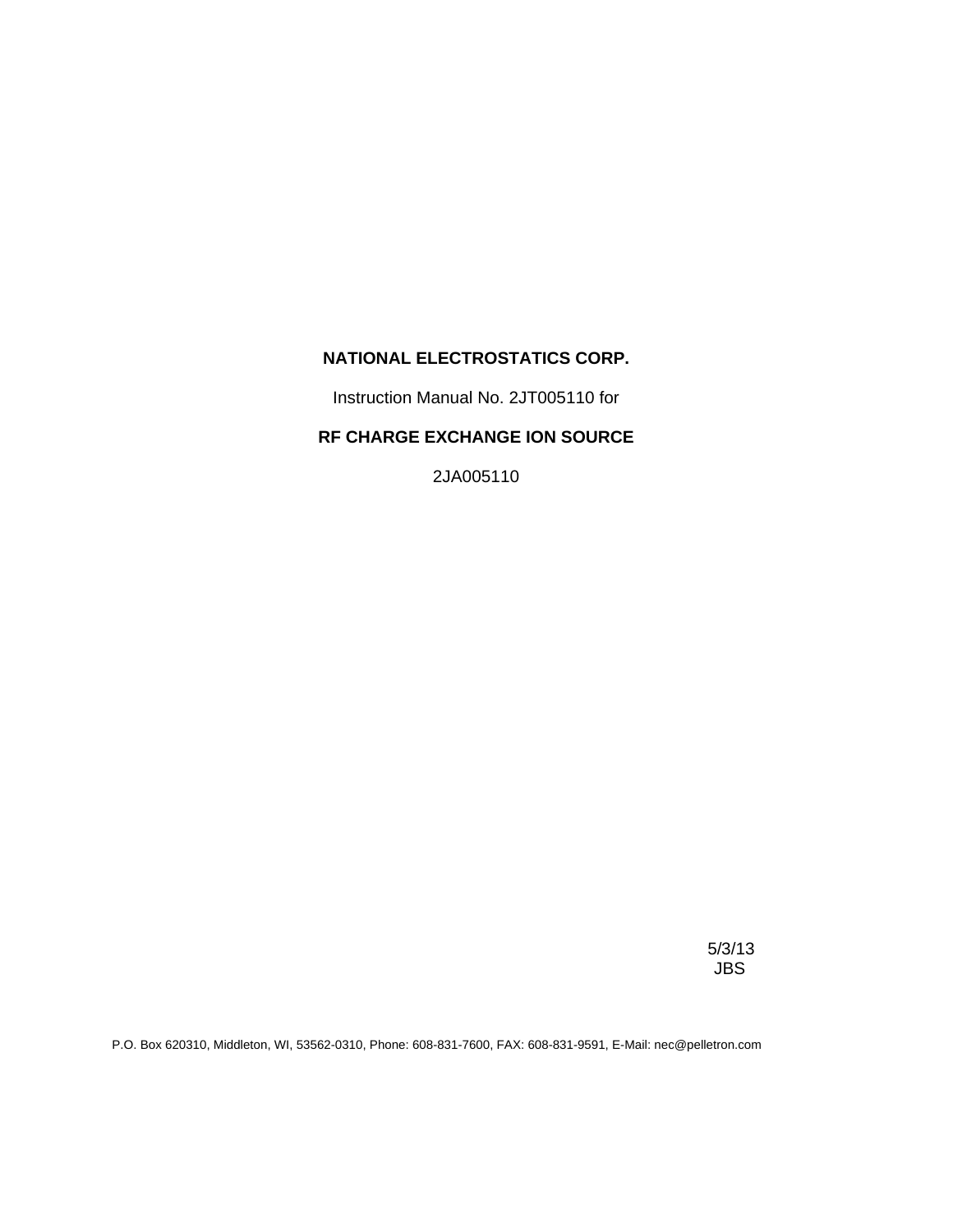## TABLE OF CONTENTS

| Τ.              | <b>INTRODUCTION</b>                 | 1.1 |
|-----------------|-------------------------------------|-----|
| $\mathbf{II}$ . | <b>SOURCE REQUIREMENTS</b>          | 2.1 |
| III.            | PREPARING FOR OPERATION             | 3.1 |
| IV.             | <b>OPERATION</b>                    | 4.1 |
| V.              | <b>ION SOURCE MAINTENANCE</b>       | 5.1 |
| VL.             | <b>TROUBLESHOOTING</b>              | 6.1 |
| VII.            | <b>EXTRACTION CANAL FINE TUNING</b> | 7.1 |
| VIII.           | <b>DOCUMENTATION</b>                | 8.1 |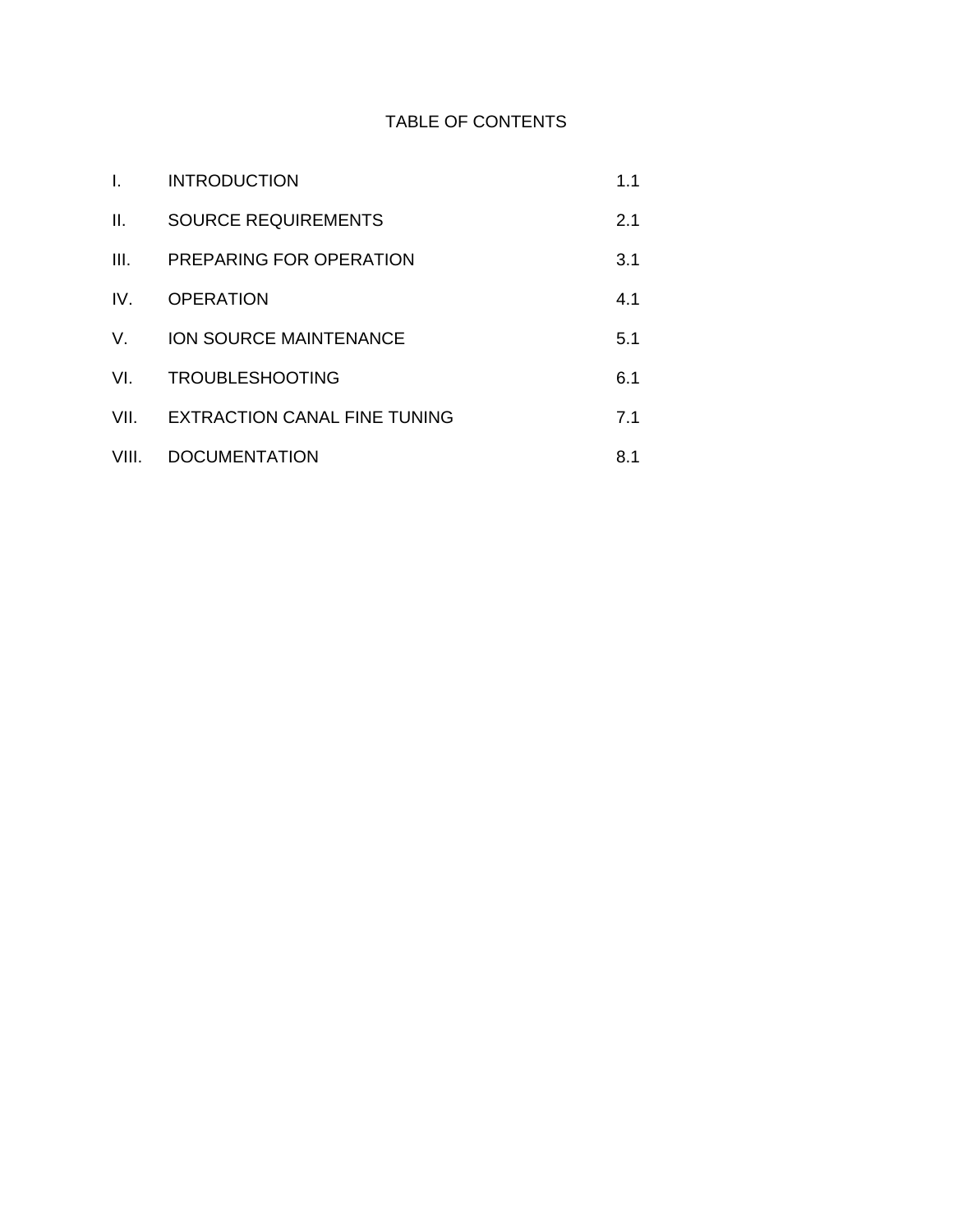# **SAFETY INSTRUCTIONS**



## **IMPORTANT SAFETY INFORMATION READ BEFORE OPERATION AND SERVICE**

This unit must only be operated and serviced by qualified personnel who have read the instruction manual and are familiar with the hazards associated with the use of this equipment. Proper care and judgment must always be observed.



**HOT SURFACES! DO NOT TOUCH !**



**FIRE HAZARD ! KEEP BURNABLE MATERIALS AWAY !**



**EXPLOSION HAZARD ! KEEP WATER AWAY !**

**WARNING:** This equipment contains an electrically heated reservoir of highly reactive alkali metal.

Care must be taken in operation to avoid contact with hot areas to prevent burns.

Alkali metals are extremely water reactive. In service procedures, instructions must be followed exactly to avoid burns from contact with alkali metals. Exposing significant quantities of alkali metals to water may cause an explosion.

## **OPERATION:**

Under normal operating conditions, the alkali metals are completely contained inside the vacuum enclosure.

1. Never attempt to operate the unit in any manner not described in the instruction manual.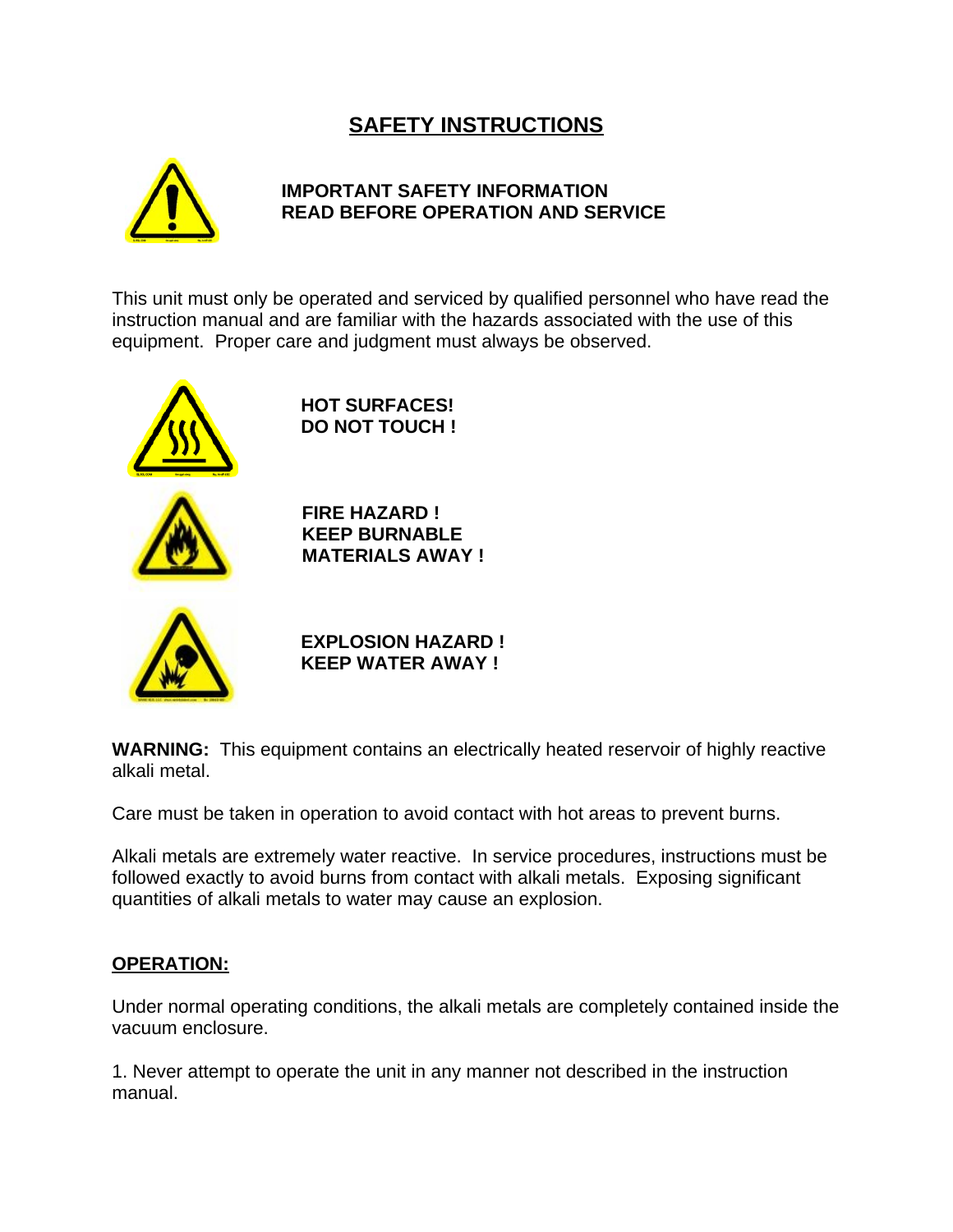2. Always follow heater values and temperatures specified in the manual.

3. Don't touch hot areas without heater shut off and ample time to cool down

4. Always maintain the unit under vacuum when no service procedures are being performed. Failure to maintain the unit under vacuum may expose the alkali metal to the air. Exposure of the alkali metal to moisture in the air may result in rapid burning.

## **SERVICE:**

Opening the vacuum enclosure allows exposure to highly water reactive alkali metals. Alkali metals will burn rapidly when in contact with water. Failure to follow the procedures in the instruction manual exactly could result in burns, fire and/or explosion. Service operations must only performed by properly trained and experienced technicians.

## **WARNING: PERSONAL PROTECTIVE EQUIPMENT REQUIRED!**

Approved Personal Protective Equipment including but not limited to face shield, gloves and apron must be worn. Requirements of each laboratory safety program and controlling agencies must be followed.

If alkali metal contacts skin or clothing, flush with copious amounts of water. If alkali metal contacts eyes, nose or mouth, flush with water and get immediate emergency medical care.

Alkali metals will burn rapidly when in contact with water. Failure to follow the procedures in the instruction manual exactly may result in fire and/or explosion. Service operations must only performed by properly trained and experienced technicians.

1. Never remove warning labels from the unit. Replace lost or damaged labels immediately. Contact NEC for replacement labels.

2. Allow adequate time for unit to cool down after operation.

3. When opening vacuum enclosure, vent vacuum to Argon gas only. Do NOT use Nitrogen or other gases.

4. Maintain inert atmosphere flowing from the unit while the vacuum enclosure is open. Follow detailed procedures in the manual exactly.

5. Oven Removal: As the oven is removed in the presence of an inert atmosphere, carefully seal it before removal from the inert atmosphere flow. Follow detailed procedures in the manual exactly.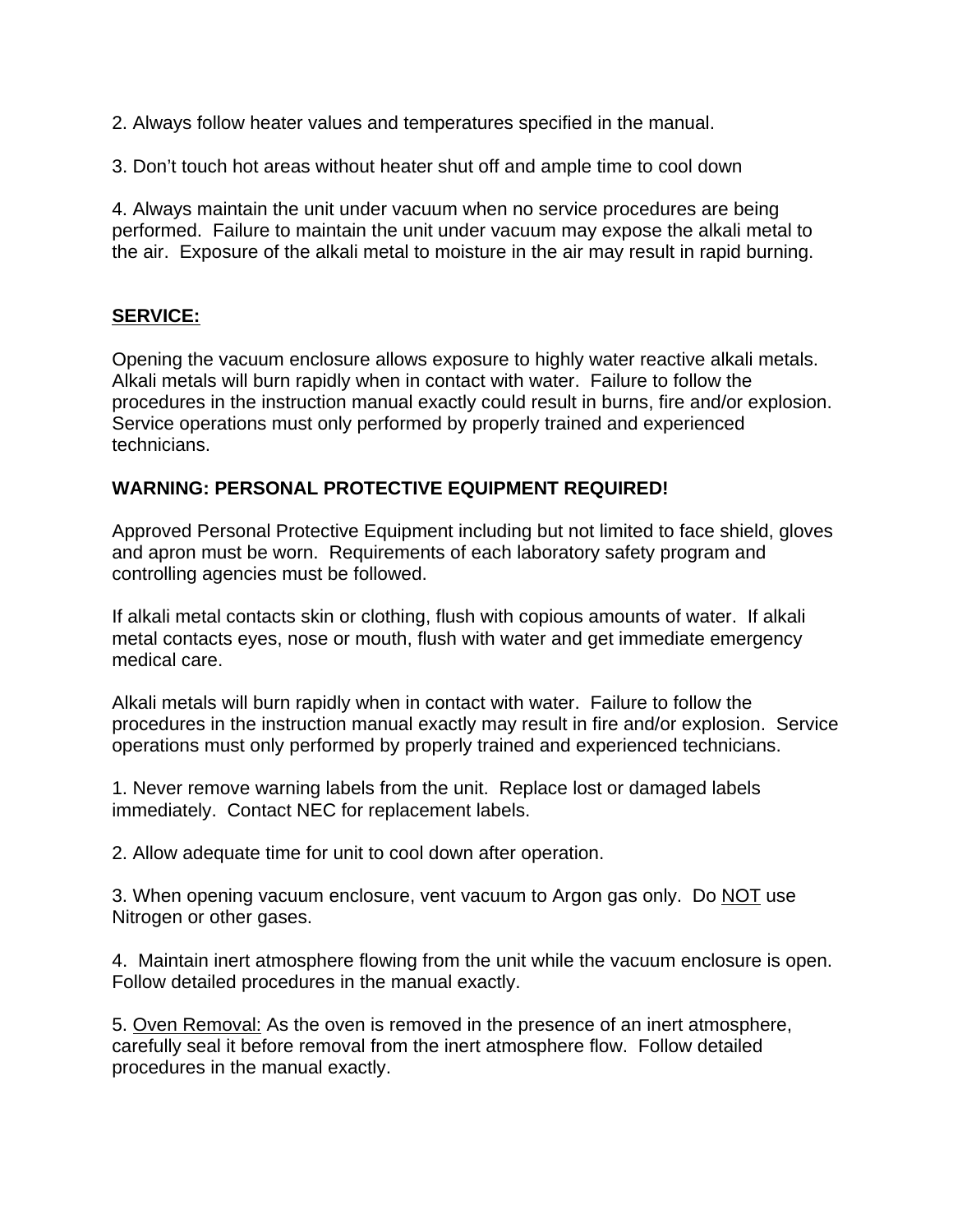## 6. Oven Cleaning and Reloading:

**WARNING:** Ion source ovens may contain a sufficient quantity of alkali metal that an explosion may result if exposed to water.

Many customers prefer to have this procedure done by NEC trained technical personnel, either at the site during installation or by returning the unit to the NEC factory. To return a used oven to NEC, call 608-831-7600 for a Return Materials Authorization (RMA) number, verify proper hazardous material packing procedures and ship the unit to 7540 Graber Road, Middleton, WI 53562 using the proper hazardous materials shipping methods.

If oven cleaning is to be done at the user's site, this service must be performed by trained and qualified personnel and must follow exactly the instructions from the instruction manual and/or from training by NEC technical personnel.

## 7. Ion Source and Lens Cleaning:

The ion source and lens parts may have small quantities of alkali metal on their interior surfaces. Washing with water may result in small reactions making sizzling or popping sounds; however, in small quantities, an explosion should not result.

A. Maintain sufficient ventilation during all cleaning operations.

B. Rinse the interior surfaces ONLY with water first, then with a solvent such as ethanol. Do NOT use solvents first.

**WARNING:** Always wash internal vacuum surfaces with water FIRST, never flammable liquids.

8. Oven Re-attachment: Be sure that an inert gas atmosphere is flowing from the ion source. Unseal the oven **ONLY** under the inert gas flow. Securely fasten the oven to the ion source with a new gasket.

9. Always use the NEC supplied instruction manual, assembly drawings and parts lists for service details of this unit.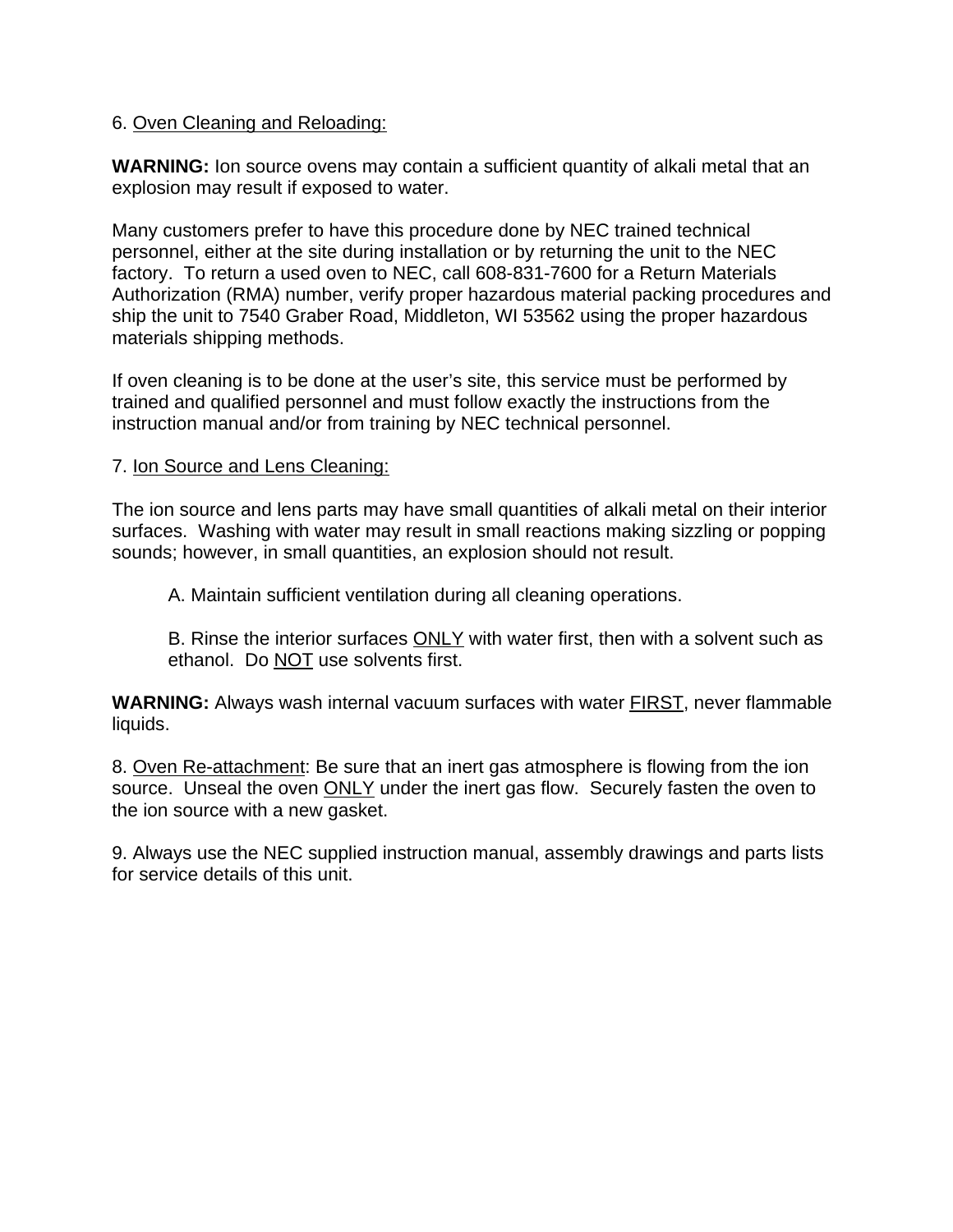## **CAUTION!**

## READ THESE IMPORTANT SAFETY INSTRUCTIONS BEFORE PROCEEDING!

The following notes are a warning to the user of potential hazards involved with operation, maintenance, and malfunctions of the Charge Exchange RF Source.

- 1. This ion source utilizes high voltage power supplies and a high-power high-frequency oscillator. Always turn off power to all the power supplies during source maintenance or adjustment. In general these supplies may include (depending on the configuration of the system) the Probe Power Supply, Bias Power Supply, Extractor Power Supply, Focus Power Supply, Oscillator Power Supply, Magnet Power Supply, and Oven Power Supply. It is also recommended that a grounding hook be placed on the ion source during maintenance or whenever the safety cage is open and the source is exposed.
- 2. The rubidium metal used in the charge exchange portion of the source becomes violently reactive when exposed to water or humidity in the air. The reaction can be explosive ejecting rubidium droplets. Rubidium will cause severe skin burns on contact. For this reason rubidium should only be handled in an inert gas atmosphere such as a glove bag or box filled with argon gas. As an added precaution gloves, an apron and a face shield should be worn.
- 3. Parts of the ion source, such as the oven, the charge exchange cell, the magnet, the quartz discharge tube, and the oscillator, become very hot during normal operation. Allow the source to cool before proceeding with any maintenance.
- 4. Under certain circumstances the exit canal of the ion source can become plugged with rubidium. When this occurs, gas bled in through the metering valve will cause pressure to build up in the quartz bottle. Elevated pressure causes the plasma to become superheated when the source is operated thus softening the quartz to the point where it can burst. To prevent this from happening a low pressure relief valve should be installed on the source gas feed line. Also, when first opening the metering valve always look for an increase in the ion gauge reading in the source beamline to confirm that gas is flowing through the source.
- 5. The source shield box contains the 100 MHZ oscillator that can broadcast enough RF radiation to cause other electronic components in the vicinity to malfunction. Therefore, the shield box cover should be in place when the oscillator is energized.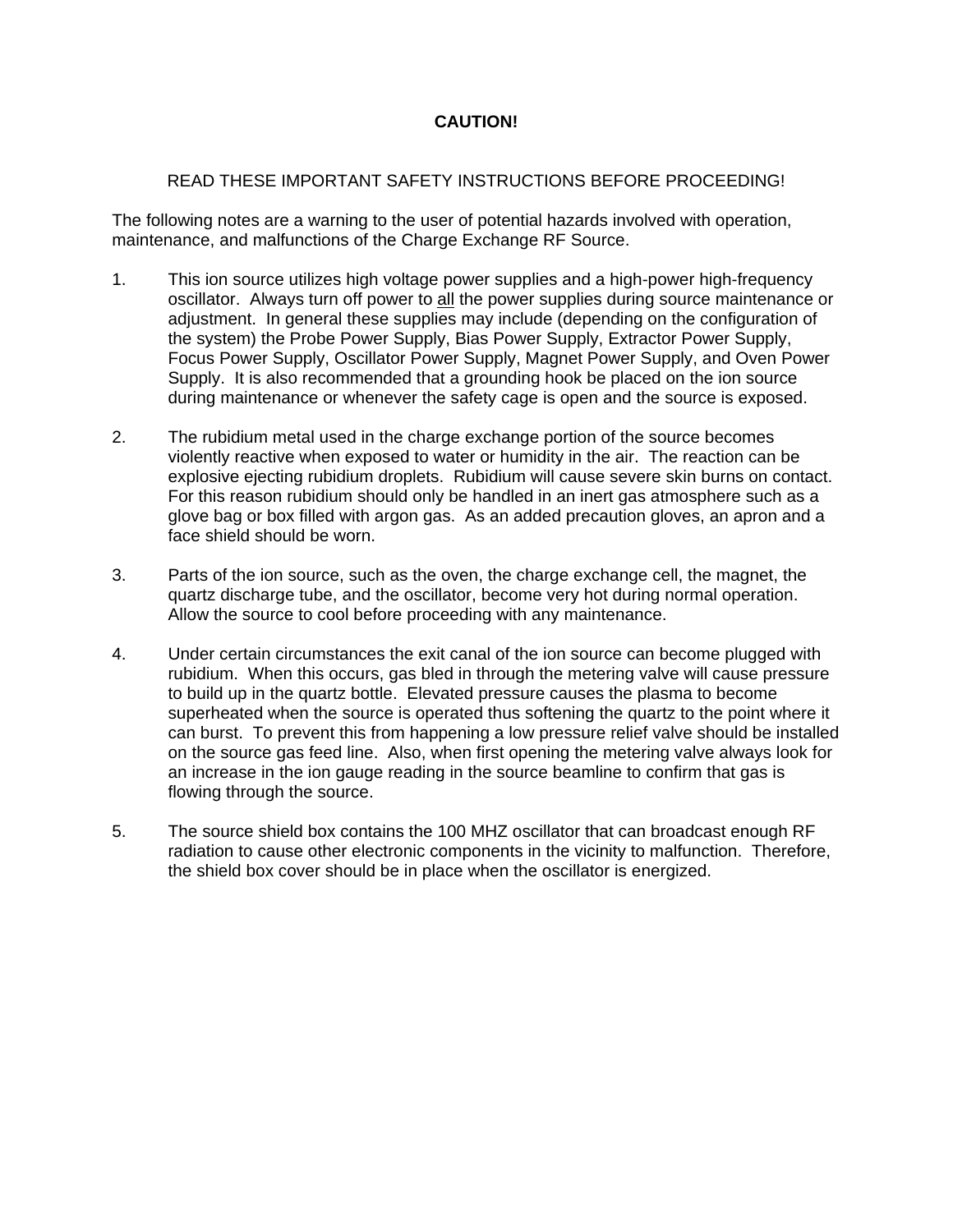#### I. **INTRODUCTION**

The NEC RF Charge Exchange Ion Source is patterned after the source in use by H. T. Richards at the University of Wisconsin-Madison since 1976. As it was developed for He production, it is aptly named the Alphatross. The original version was developed in 1967\* and has subsequently evolved into the source now in use by NEC. In operation, a positive ion beam is extracted from a plasma produced in the RF source and accelerated into the charge exchange cell at 6 keV where a portion (1-2%) of the beam is converted to negative ions which are subsequently extracted and accelerated to the desired energy.

The charge exchange cell utilizes rubidium vapor because of its high cross section for He<sup>-</sup> production. The NEC Alphatross uses a rubidium condenser to halt migration of rubidium vapor into the quartz bottle and plasma. An additional baffle is installed at the output side of the charge exchanger to keep rubidium out of the lenses, valves, etc.

This source is exceptionally reliable and has a long lifetime, (over 1600 hrs. in factory testing). However, it is essential that certain rules of operation are strictly followed, because it is not very tolerant of neglect. You have already made an important first step by picking up this manual and reading it. Gaining a basic understanding of how the source works will help you avoid malfunctions or, at least, how best to deal with them if they occur.

\*Fred Rose, P.B. Tollefsrud & H.J. Richards, IEEE Transactions on Nuclear Science, Vol. NS-14 (1967), p. 78.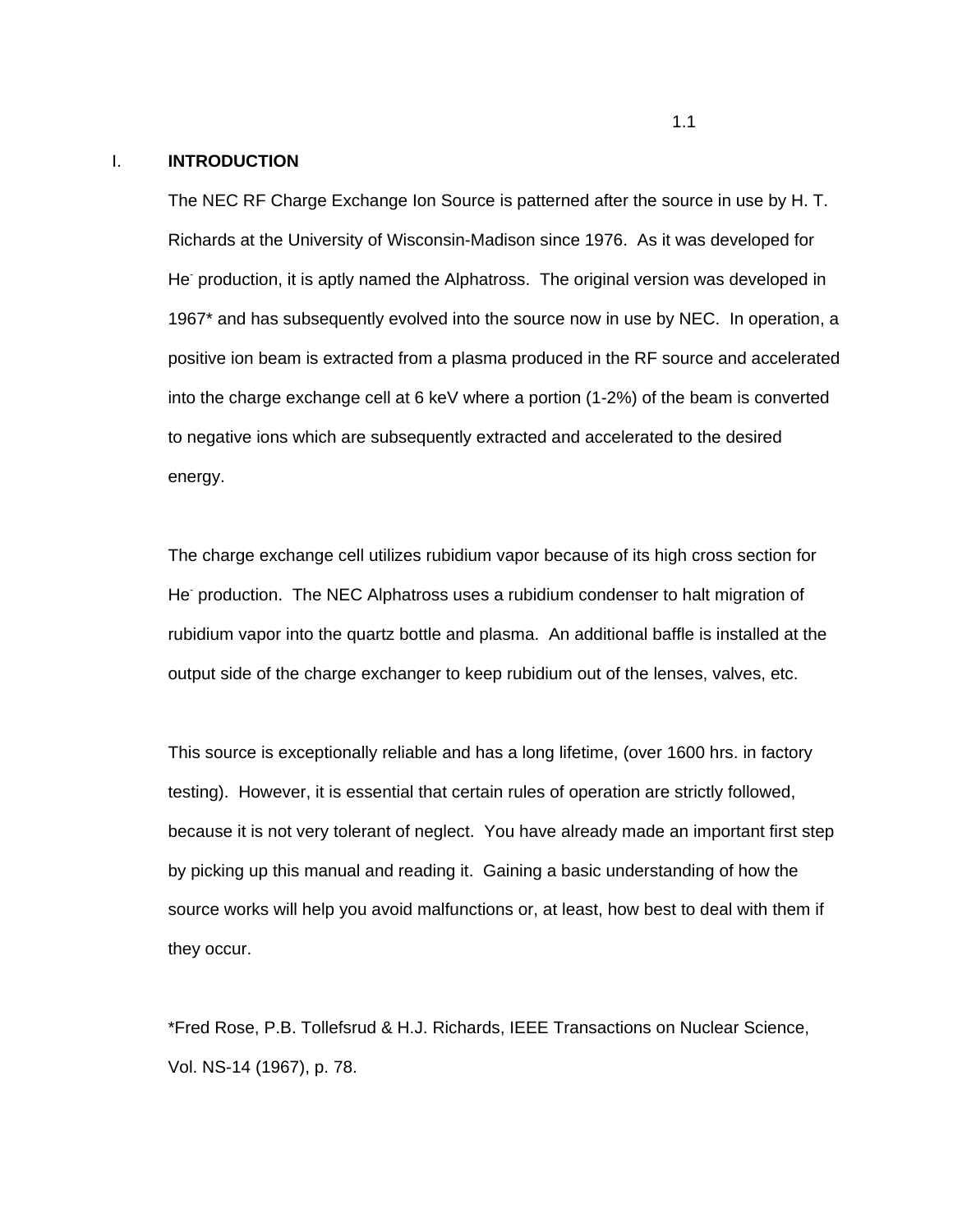## II. **SOURCE REQUIREMENTS**

- A. Electrical
	- 1) 1.5 kVA Isolation Transformer
	- 2) Probe Power Supply 10 kV DC, 5 mA
	- 3) Oven Power Supply 115 V, 2 A
	- 4) Magnet Power Supply 80 VDC, 4 A
	- 5) 100 MHZ RF Oscillator and Power Supply
	- 6) Source Bias and Lens Power Supplies
- B. Cooling
	- 1) NEC Air Cooling System (2IA061160) (for charge exchanger)
	- 2) NEC ACF-HC Cooling System (2IA061460) (for Rb baffles)
- C. Helium gas reservoir and Mass Flow Controller (or metering valve)
- D. Vacuum System
	- 1) Turbo-molecular pump, minimum 300 l/s rating
	- 2) Ultra-high vacuum gauge
	- 3) Source isolation gate valve
	- 4) Vent valve
- E. Allowable Orientations Horizontal Only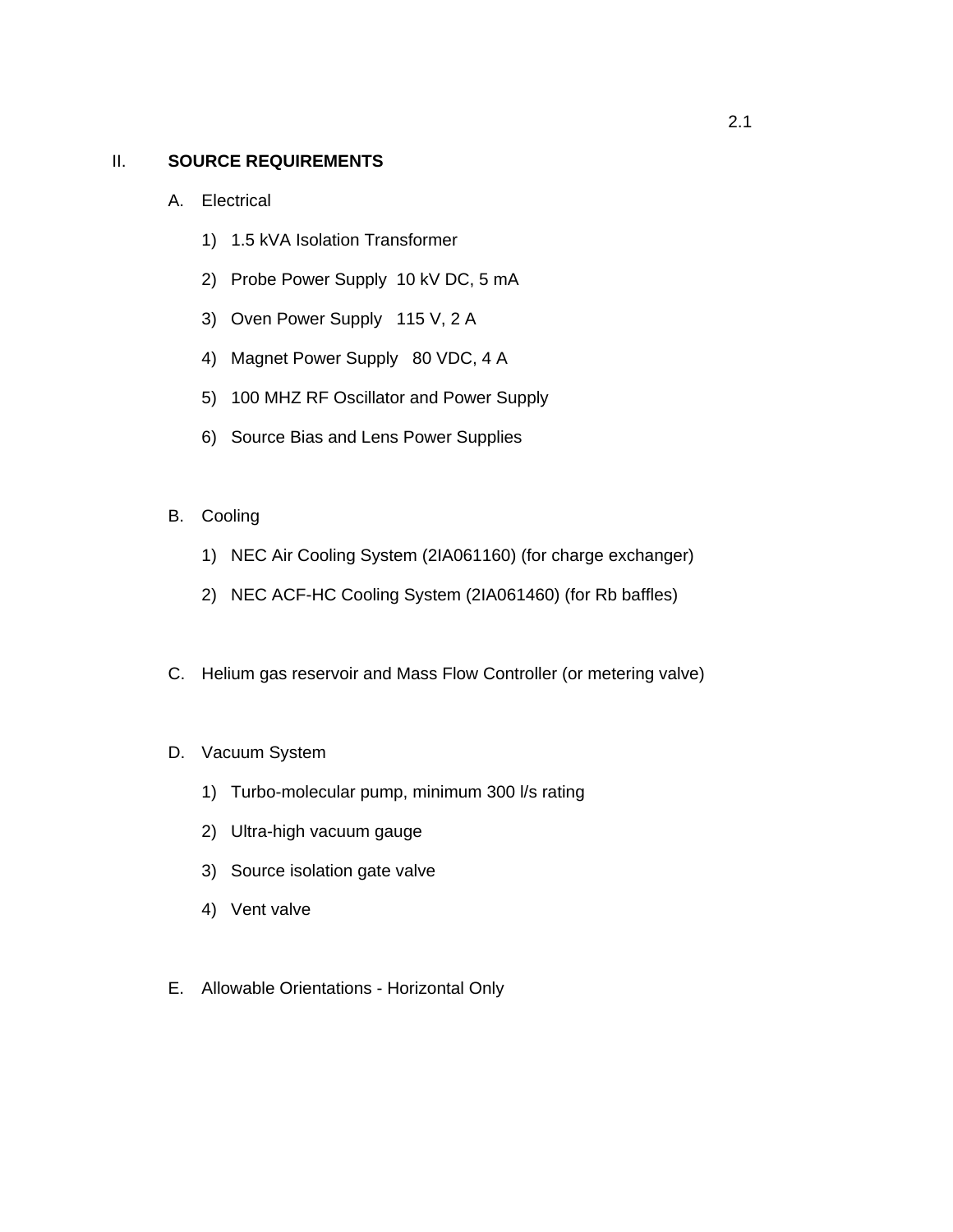#### III. **PREPARING FOR OPERATION**

#### Source Connections

Refer to the drawings in the back of this manual. All power supplies should be checked for operation, polarity, and output. They should be connected to the source as shown in the Schematic 2JS002110. RF power is capacitively coupled to the plasma via two bands around the quartz bottle. Place the bands as shown in the source assembly drawing (11-0-511). The braided leads from these bands are clipped to the oscillator coil. These connections should be located one quarter turn (90°) on each side of the center tap of the coil. Make sure the braids don't short out to the adjacent turn on the coil or on any grounded surface. The source output is not a strong function of slight changes in the position of the bands on the bottle and position of the clips on the oscillator coil as with some other RF sources that the user may be familiar with, but some position vs. output dependence may be observed.

The probe power supply is connected to the probe through a 10 Kohm, 20 W resistor. Attach the probe power supply cable to the H.V. feedthru on the shield box. Make sure the shield box fan is connected and that the fan turns freely when power is applied to the source. The fan prevents the oscillator from overheating.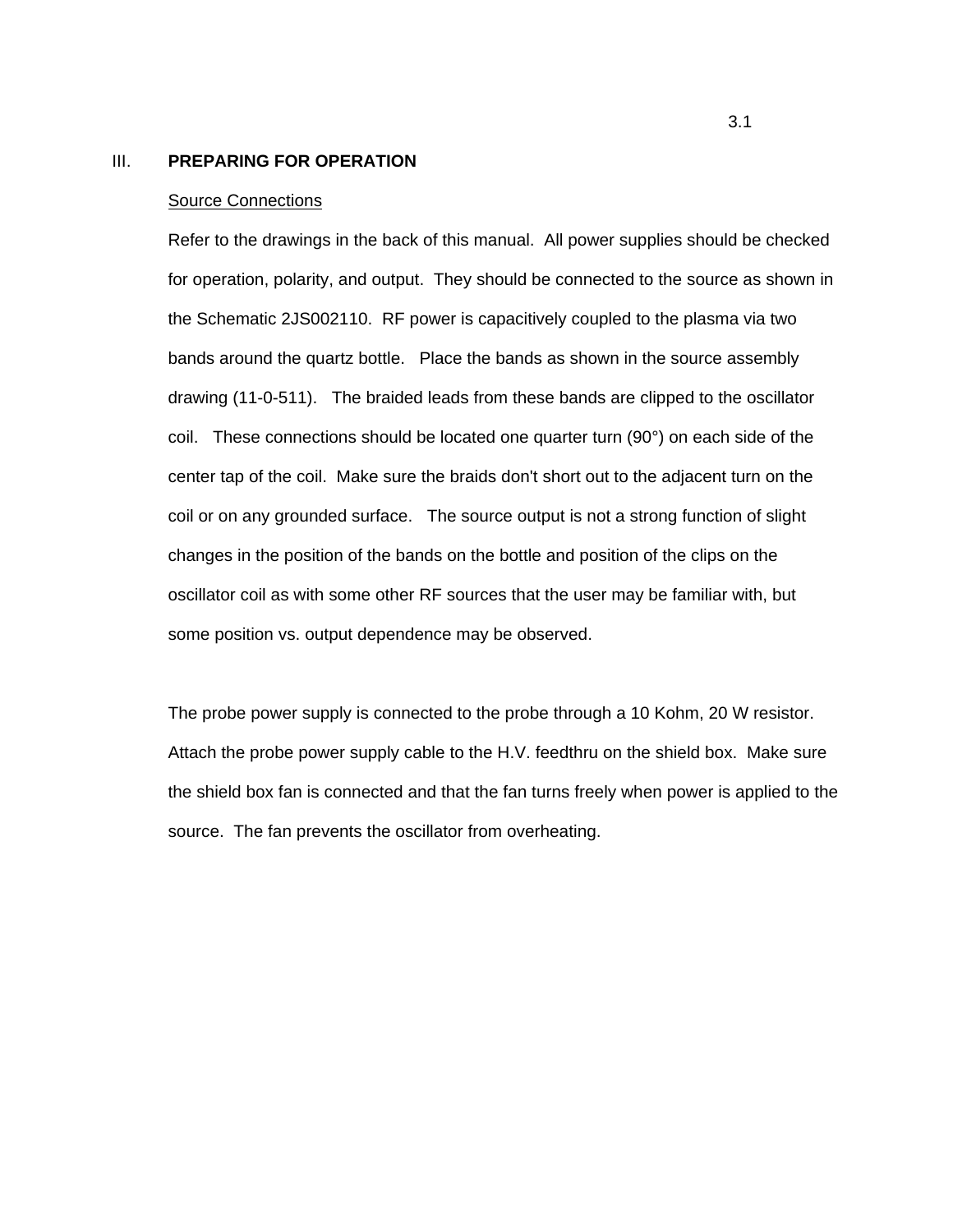### Charge Exchanger Connections

Proper installation and operation of the source's two cooling systems is vital to the performance and lifetime of the source. First is the air cooling system. Air may be supplied by either your own air compressor system or the NEC Air Cooling System (Part No. 2IA061160). The air cools the charge exchange chamber and the o-ring at the end of the quartz bottle. The 1/4" dia polyethylene air line is connected to a fitting on the Cooling Jacket as shown in the cooling system schematic. An air deflector inside the Cooling Jacket prevents air from blowing directly on the charge exchange chamber. Refer to drawing 11-0-511. (Note: Tubing can be released by pushing in fitting collet.)

On the other side of the cooling jacket is the bayonet mount and guide fitting for the "chamber" thermocouple. Before inserting the thermocouple apply a dab of heat sink compound to the tip. This will greatly improve its accuracy and responsiveness. Adjust the thermocouple to make good contact with the wall of the charge exchange tee by turning the locking nut until the spring applies pressure

Install the hose clamp thermocouple bayonet mount just below the Rb oven flange. As with the chamber, install the "oven" thermocouple in the bayonet fitting.

Clamp the band heater around the Rb oven just below the thermocouple clamp. Tighten the band heater clamp. Consistent placement of the heater and thermocouple fosters consistent parameter values from run to run.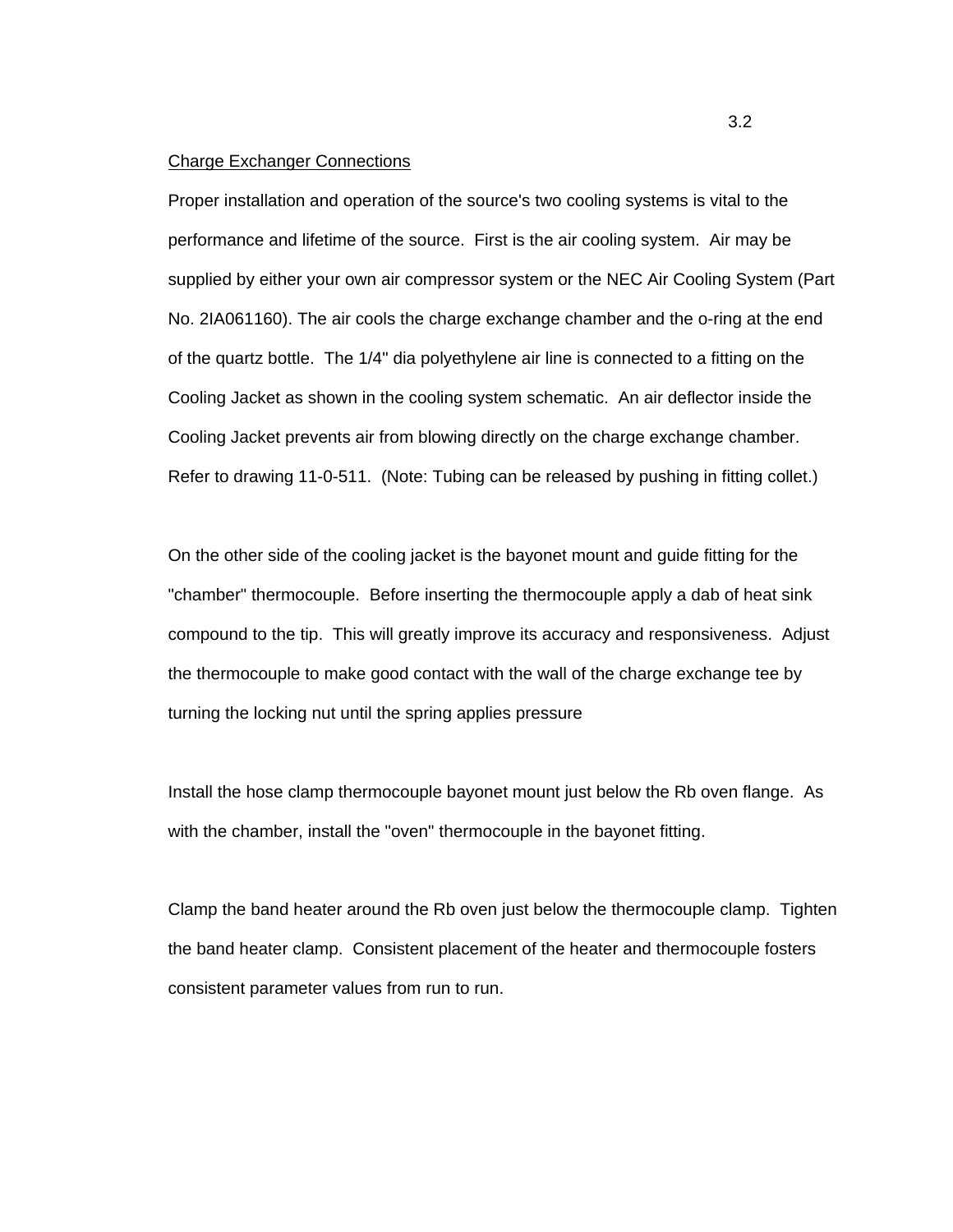Finally, make sure no wires are in contact with the oven or the chimney because they will melt. Also, remember that this source is operated at high voltage. Make sure no wires are **touching** or **near to** any grounded surface to avoid arcing and instability.

Next connect the liquid cooling system tubing to the ACF-HC Cooling System (2IA061460). This system cools the condenser and baffle at the entrance and exit of the charge exchange chamber respectively. Their purpose is to trap rubidium vapor which migrates from the charge exchanger. For proper attachment refer to drawing 11-0-511. Make sure liquid flow is always from the bottom to the top of the baffles to avoid air pockets in the baffles.

#### Gas Supply Plumbing

The Alphatross gas plumbing consists of a high pressure cylinder equipped with a shutoff valve, pressure gauge, regulator and mass flow controller (MFC). One may also use a metering valve. The connection fitting uses a resealable o-ring type seal (Cajon VCO) so that the gas bottle(s) can be removed from the system and filled in another location. Multiple gas supplies may be connected in parallel.

The bottles must be evacuated before filling (unless they already contain the desired gas) to insure that the plasma will not be contaminated. Gas transfer tubes and regulators should also be evacuated or purged.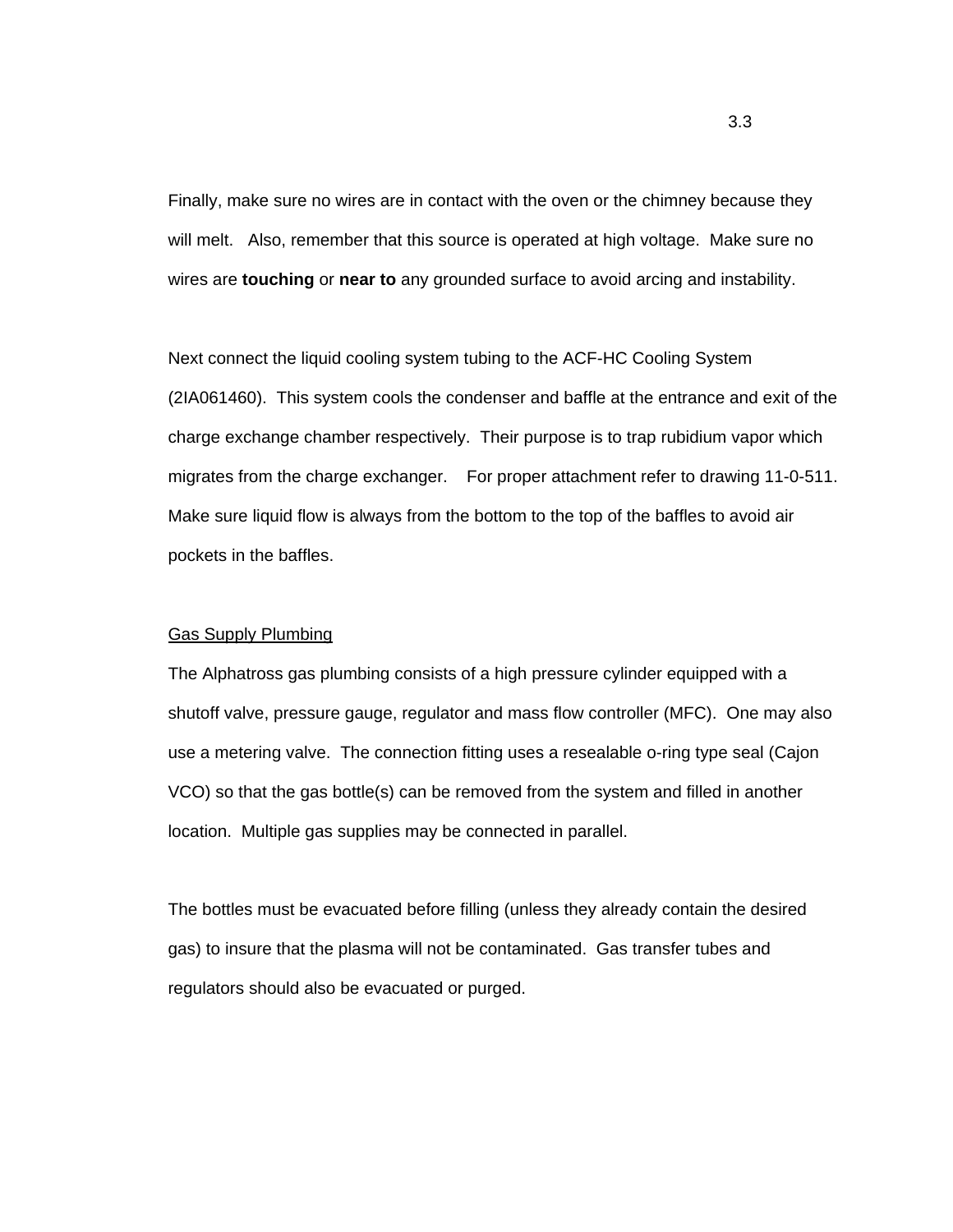There is a small amount of plumbing between the gas bottles and the MFC . This volume can be evacuated through the MFC before opening the shutoff valve on the gas bottle. This should be done whenever a bottle is removed or when one is changing from one type of gas to another.

The Kynar plastic gas feed tube is connected to the source with o-ring seal fittings. These fittings are designed to make a leak tight seal with hand tightening only. Therefore, do not use a pliers or a wrench and overtighten them. The fitting on the MFC is a 1/4" Swagelok fitting with a nylon ferrule.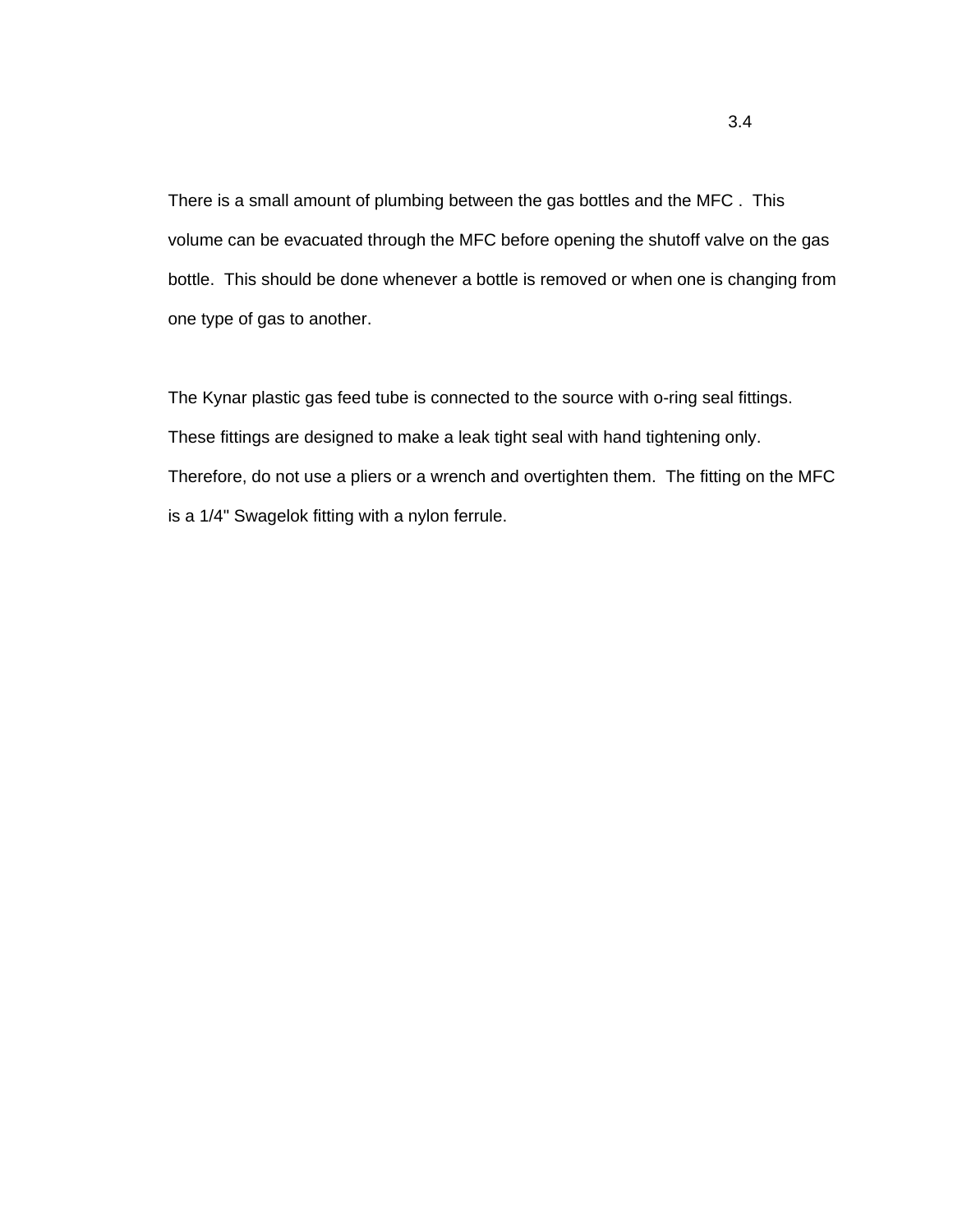## IV. **OPERATION**

#### General Comments

Before plunging into a recipe for operating the Alphatross, it's a good idea to formulate a mental picture of how it works. Then we will know what to expect when we start throwing switches and turning knobs.

There are two main components in this device. The first one is the radio frequency positive ion source. Helium gas is bled into a quartz discharge bottle through an MFC to maintain a pressure adequate to support a plasma or about 0.35 SCCM. An RF oscillator induces the plasma in the bottle which is intensified by the solenoid magnet. A DC potential is applied across the plasma by the probe power supply. This potential extracts ions from the plasma and accelerates them through the Ta exit canal. Then they enter the charge exchange chamber.

The charge exchanger is the second main component of the Alphatross. In it He<sup>+</sup> ions are neutralized by the Rb vapor. A few fast He atoms then undergo a second charge exchange reaction and become He. Therefore, what emerges from the Alphatross is 100-200 puA He° and 1-4 uA He. The key to successful operation of the charge exchanger lies in the control of temperatures in the oven and in the chamber. The oven is heated to about 220°C (indicated temperature at thermocouple). Rb vapor rises up through the chimney and into the charge exchange chamber. It immediately condenses on the walls. Here the Rb should remain in the liquid phase so that it can flow, by force of gravity, back down into the oven. Thus, the Rb is continually recycled. However, if the walls of the charge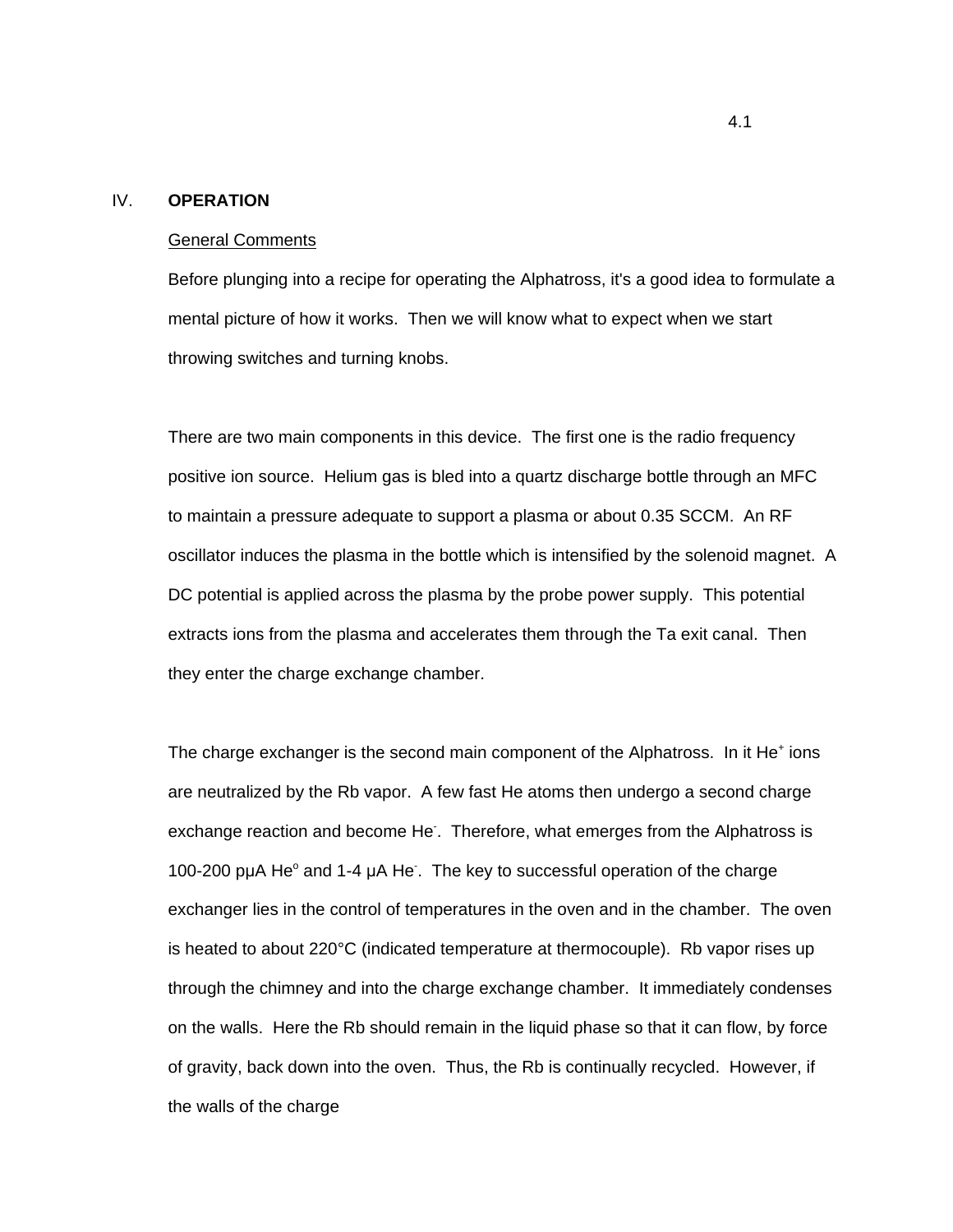exchange chamber are too cool, the Rb will freeze  $(m.p. = 38.9^{\circ}C)$  and eventually the oven will be empty at which point charge exchange ceases and no beam appears. On the other hand, the chamber temperature must not be too high. This results in diffusion of Rb out the ends of the chamber. The correct chamber temperature varies between 50-60°C. It is regulated by cooling air and fluid temperature and flow. This is done automatically by NEC's Air Cooling System (2IA061160) and ACF-HC Cooling System (2IA061460). If your source is not equipped with these units you will need to carefully control these parameters yourself.

We encourage you to read the section in this manual on "Troubleshooting" before running the source to familiarize yourself with potential operational problems.

#### Starting Instruction Comments

The following instructions are for He- beams from the Alphatross. Procedures for production of other beam species are basically the same. The slight differences in operating parameters are discussed in the next section of this manual. Therefore, the following instructions can be used as a general guide.

- 1) Turn on air cooling, liquid cooling, and source power. In systems equipped with the ACF-HC cooling system source power may be interlocked to fluid flow. Also, air compressor turns on with source power.
- 2) Wait 60 seconds for delay timer to turn the oscillator on. After 60 seconds the plasma may ignite spontaneously in the quartz bottle. If not you will need to feed it some gas with the MFC to ignite the plasma.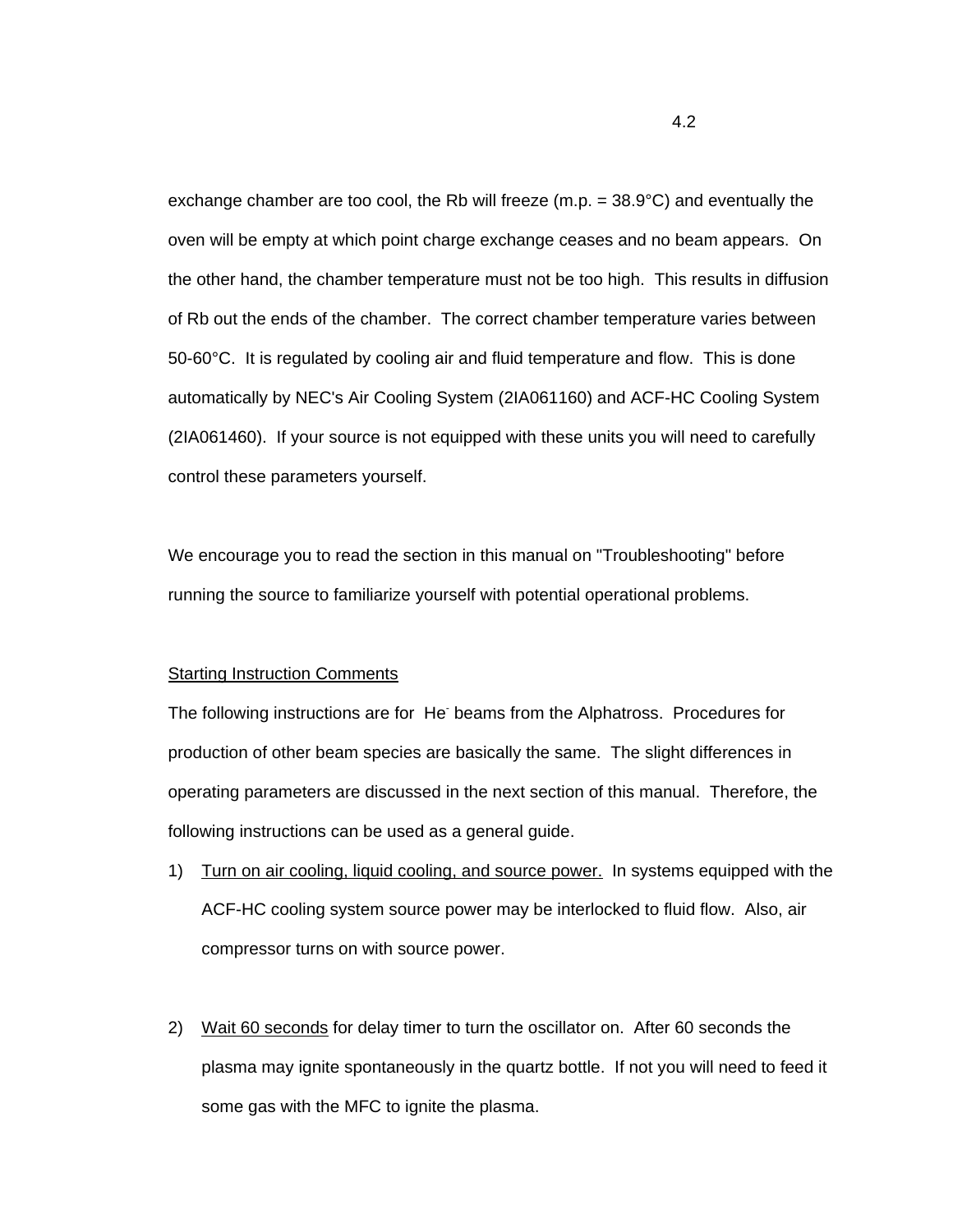- 3) Slowly increase the flow rate of the MFC while observing the quartz bottle. As the pressure rises the plasma will ignite. Then quickly lower the pressure to the operating point by reducing the MFC flow to about 0.35 SCCM. Typically, the pressure at the beamline pump will be about 2E-06 Torr. This is the operating point. (Your optimum pressure will depend on the conductances of your particular vacuum system and the pump speed).
- 4) Turn up the magnet power supply to 3.5A. The beam current is proportional to magnet current (maximum 4 amps). After the source is started the magnet can be adjusted to yield the desired output.
- 5) Observe the plasma. Color should be aqua green for a He plasma. If there is a leak or the source is new the plasma will be blue. A new source will likely need at least two hours of outgassing before good color is observed.
- 6) Increase the probe voltage slowly to  $6 kV$ . On a new source you may notice some instability in the probe current. Conditioning is normal. In this case, stop at 3 kV and increase 0.5 kV every 5 minutes. Continue operating until the probe is steady and the proper plasma color is observed before attempting to start the charge exchanger. With 6 kV probe and 3-4A magnet a proper discharge will be bright white at the front of the bottle and transparent light green at the rear. A slight red glowing of the quartz bottle is normal. Normal probe current is 2.5 mA +0.5 mA.
- 7) Adjust the oven heater power supply to 85V. (see next section). Within a few minutes you should see the oven temperature start to rise.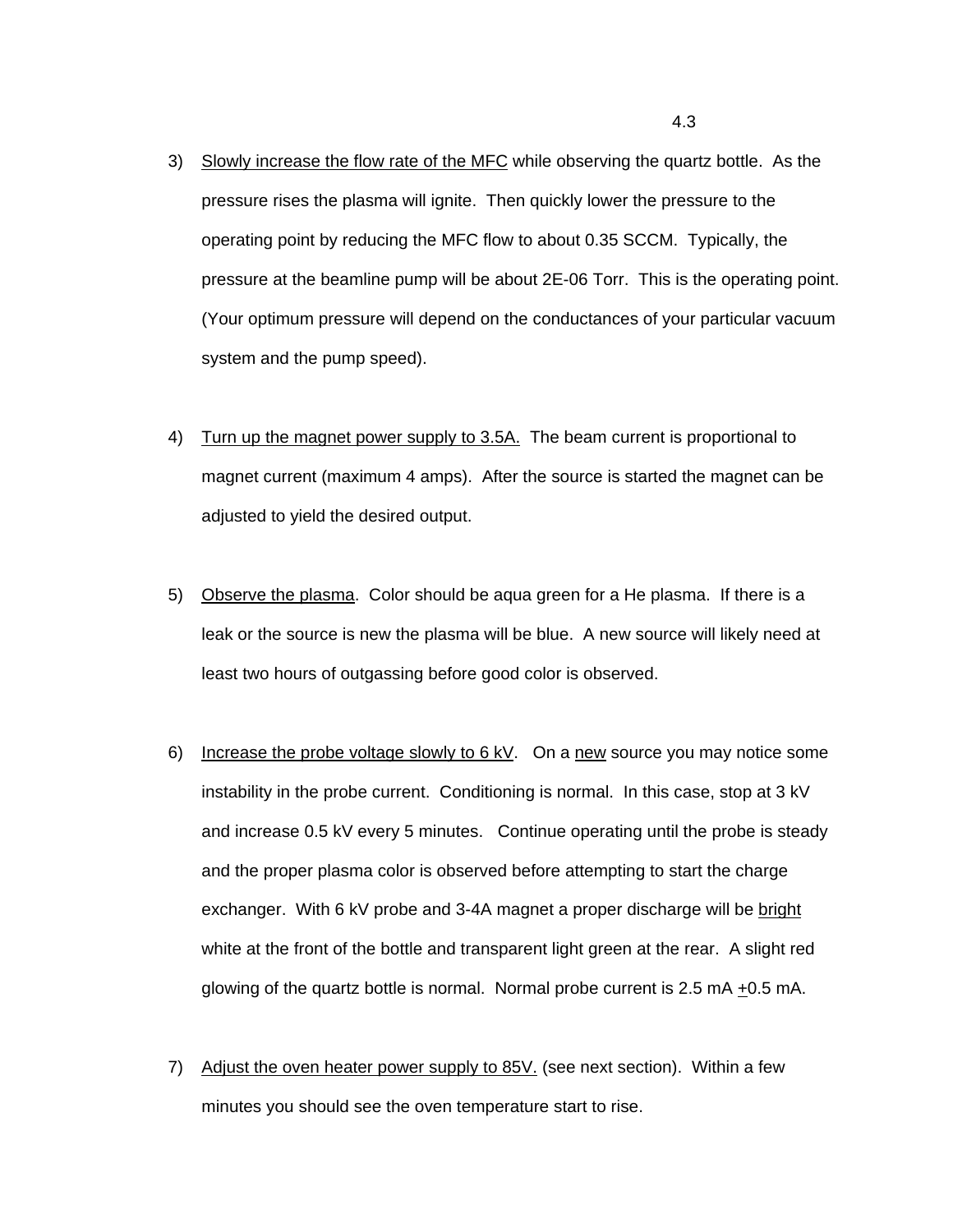- 8) Wait 10 minutes. At this point the oven temperature will have reached 150°C.
- 9) Turn on and tune source bias, lenses etc. and begin to look for He<sup>-</sup> beam. (Note: turning on source bias and/or lenses before this time is likely to result in lens instability).
- 10) Adjust the MFC flow to maximize the beam current once the oven reaches the operating temperature (see next section).
- 11) Adjust the source magnet until the desired level of beam current is obtained. Currents of 1-4  $\mu$ A He- are normal.
- 12) After about 30 minutes you should observe that the chamber temperature is approaching the operating point of 55°C. If you do not have the NEC air compressor system you will need to adjust air flow to maintain this temperature. Compressed air temperatures vary from place to place so some trial and error investigation may be needed the first time to establish appropriate flow rates. We suggest you start at 40 SCFH. When the chamber warms up increase flow to around 75 SCFH or whatever works. (These values are for room temperature air. Your will need to revise your parameters upward or downward depending on your compressed air temperature.)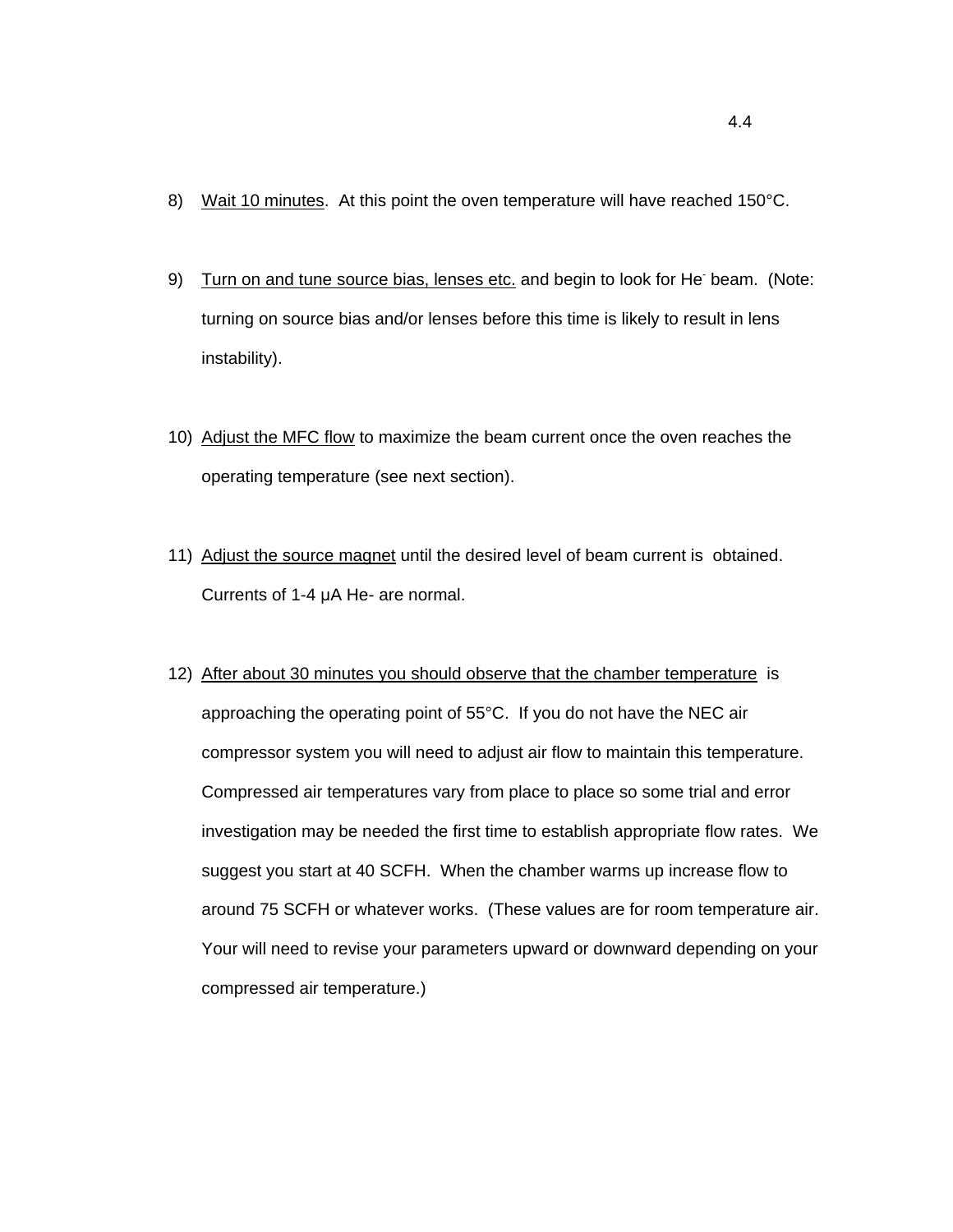### **Shutdown Instruction Comments**

How you turn the ion source off is just as important as how you turn it on, (maybe more!). Please follow these instructions exactly. It's most important that the plasma is maintained until the charge exchanger is cool to prevent Rb from migrating into the discharge bottle. Time saved by premature plasma shutdown will be more than lost when you try to start the Alphatross the next time and find that the plasma is unstable.

- 1) Turn off beamline components (lenses, selectors, etc.).
- 2) Turn off the oven heater power. Leave the plasma running. Wait 30 minutes until oven cools to 50°C.
- 3) Reduce probe voltage to zero.
- 4) Reduce magnet current to zero.
- 5) Set MFC flow to zero
- 6) Turn off ion source power.
- 7) Stop all cooling.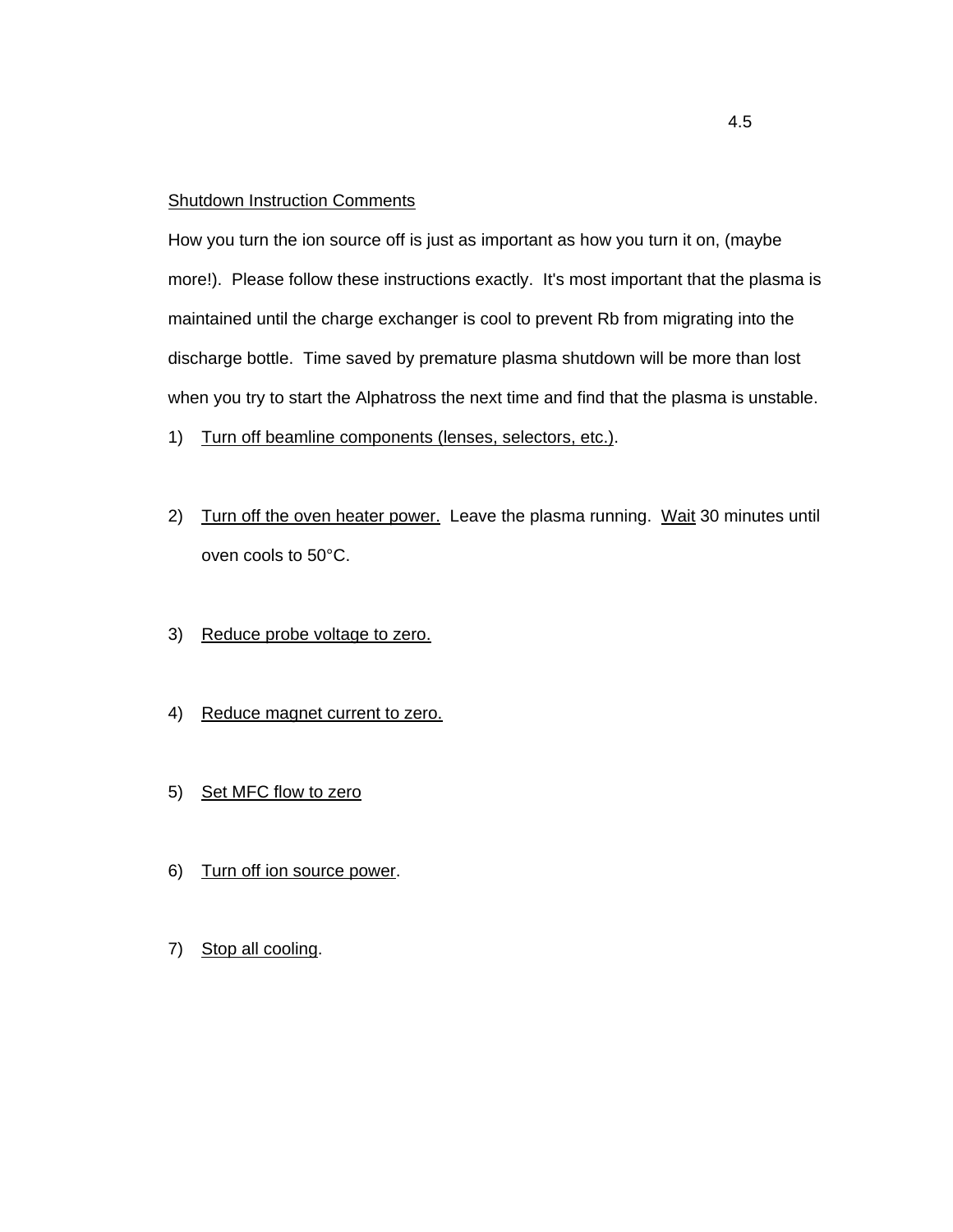If the Alphatross is running when a power failure occurs turn off the oven power and try to get the plasma restarted as soon as power is restored. Confirm that a stable plasma can be maintained before proceeding to operate the charge exchanger again. If power failures are frequent in your area, you may want to consider rigging a plastic hose to blow compressed air on the Rb oven and cool it quickly in the event of a power failure. A normally open solenoid valve can be used to accomplish this automatically.

#### How to Adjust the Rb Oven Power

The temperature of the Rb oven and the charge exchange chamber are critical to successful operation. This is because these parameters depend on the particular ion source environment and equipment. Oven heater elements vary. The exact placement of the thermocouple (TC) on the oven, its position relative to the heater, the conductance of the thermal contact, the calibration of the TC, the presence of RFI, and the ambient air temperature and velocity all affect these parameters. The oven TC is useful as a relative indicator of temperature, and as a means of monitoring any changes that might indicate a problem. But we have found it to be misleading to quote absolute temperatures and oven settings.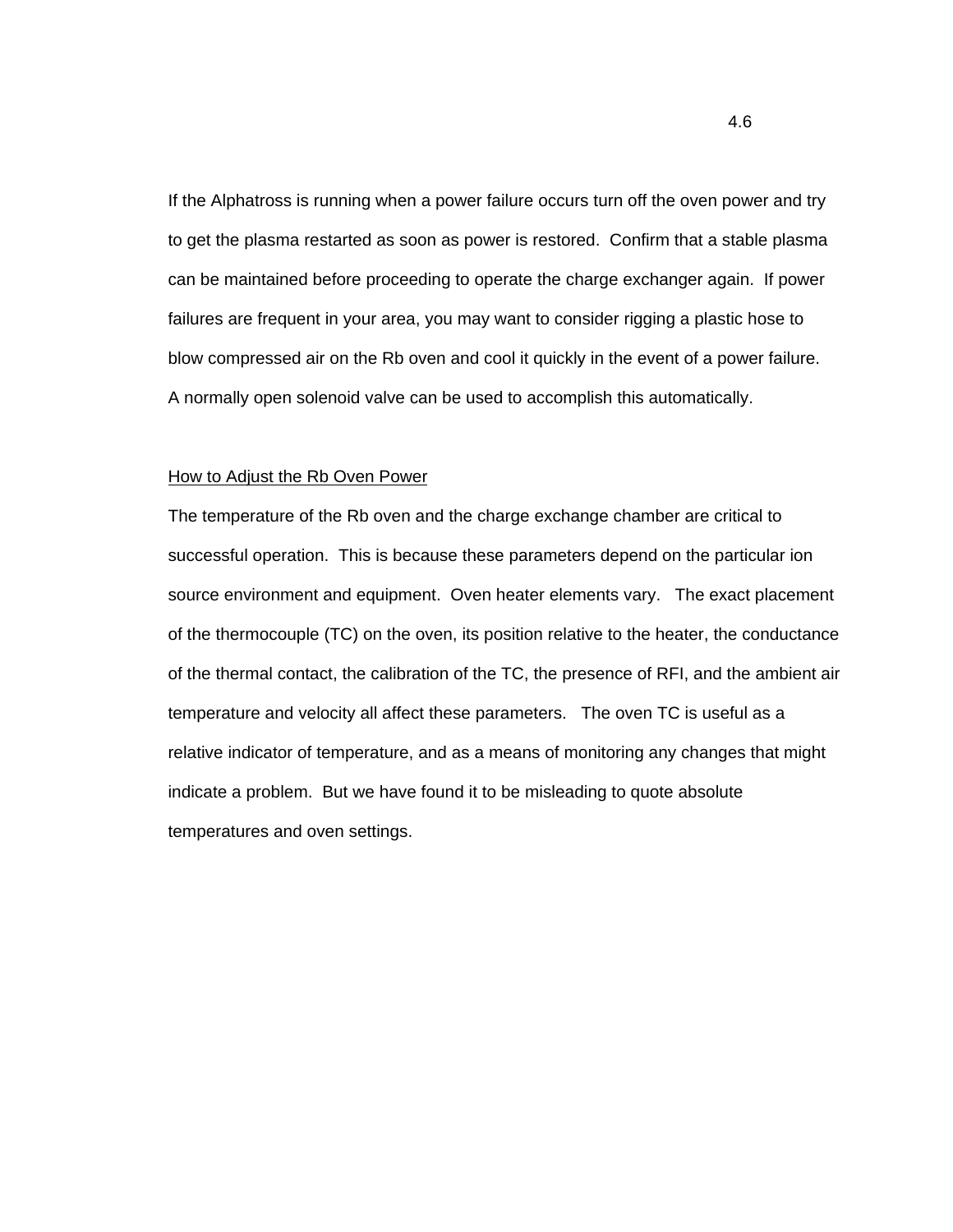To determine the proper operating temperature for your own source, "let the beam tell you", and from then on, go by oven power setting, not the TC. This is not as mysterious as it sounds. First, you have to have a healthy helium plasma: intensely bright, aqua color, and 2-3mA @ 6kV probe with 4 amps on the magnet. Start with about 85V on the oven power supply. Once everything has stabilized, record the He- beam current. Then incrementally increase the oven power, allowing it to reach equilibrium at each step. You should observe an increase in beam current. At a certain point you will notice that the beam current no longer improves with increases in power. You should also observe that the beam current is no longer steady. This indicates that the oven power is too high. Your best operating point is at maximum steady current output. This is usually about 90V.

#### How to Produce Other Beams

Though the Alphatross was first designed to produce He<sup>-</sup> beams, it is quite capable of creating a variety of negative ions. In some cases these ions can be produced simply by introducing a particular gas to the plasma, but in most cases we find that mixtures of gases are best. This is best accomplished by having several gas bottles each with its own MFC. This allows the user to independently control the quantity of each gas admitted to the plasma to obtain the optimum beam output.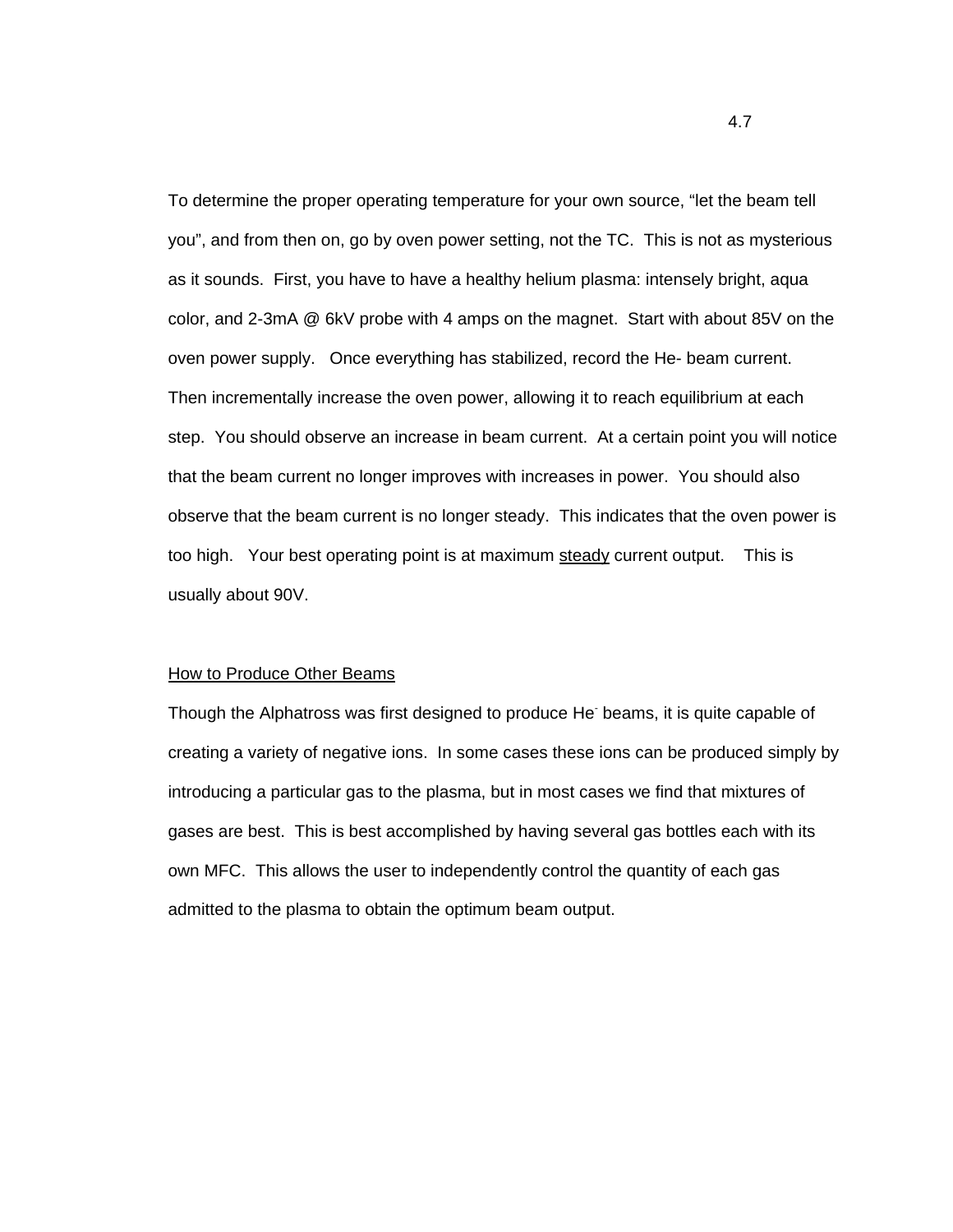If only one MFC is available it is still possible to create other ions by premixing gases in the correct ratios in a single bottle, though maximum outputs are seldom achieved.

The following list is a guide to those beams with which NEC has had some experience, but we have by no means exhausted the subject here. All elements which can exist in gaseous form and can form negative ions (either atomic or molecular) could be considered candidates for ion production in the Alphatross.

Source lifetime is largely a function of the sputtering rate of the exit canal. (See chapter on Maintenance). Heavy ions will sputter away the canal faster than light ions; therefore, lifetime to varies inversely with ion mass.

Also, the possibility for chemical interactions between the gas and the Rb must be considered. For instance, when first attempting to form the ion  $NH<sub>2</sub>$ , we found that using ammonia gas had a disagreeable effect on the Rb.

### H<sup>-</sup>, (D<sup>-</sup>) Beams

One can create H<sup>-</sup> (or D<sup>-</sup>) beams by simply metering pure  ${\sf H}_{2}({\sf D}_{2})$  gas into the quartz bottle and operating with probe voltages of 2-4 kV, however, we have found that the beam current is not steady if the Ta canal is used. An aluminum canal (Part No. 2JD035811) and corresponding insulator (Part No. 2JD035960) works much better. To obtain steady beams using the Ta canal a mixture of 3%  $H_2$  to 97% He gas works quite well.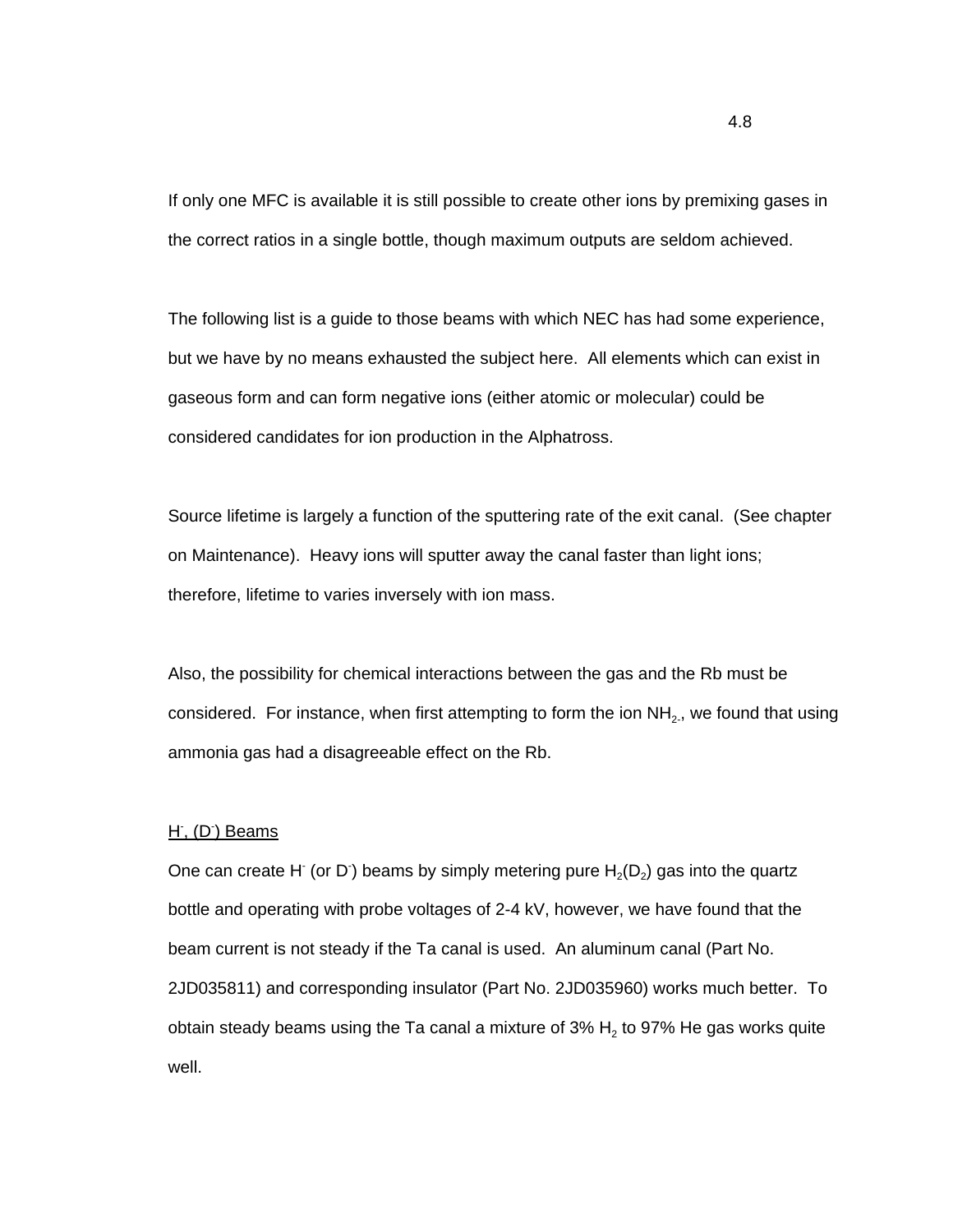Hydrogen charge exchanges more efficiently than helium and best at low energy, so it is possible to obtain 10 micro amperes or more of H-. One thing to keep in mind when running H- is that three different beams are produced in the RF source: H+, H2+, and H3+ (relative abundances vary with plasma conditions and surfaces materials). As they pass through the Rb vapor the molecular ions will break up dividing the energy equally among the atoms. Therefore, H- ions formed from H3+ ions will have only 1/3 as much energy as those from H+ and those from H2+ only 1/2. This can will have a major effect on the ion optics and lens voltage settings. Charge exchange is more efficient at lower energy.

### He and H Beams Simultaneously

If you need to switch between helium and hydrogen beams frequently (for instance if you do both PIXE and RBS analysis), try a mixture of 1%  $H_2$  and 99% He. This will yield 1 µA He and a few µA's H.

## NH<sup>-</sup>, Beams

Nitrogen-15 is an interesting beam for some kinds of experiments. However, nitrogen by itself does not form a negative ion. The molecular ion NH<sub>2</sub> (also NH<sup>-</sup> and NH<sub>3</sub>) can be formed by operating with a plasma composed of about 0.5%  $N_2$  and 99.5%  $H_2$ . It's best to have independent control of both gases. Beam currents of  $2-3 \mu A$  (total of NH-, NH2-, NH3-) can be obtained. Probe voltage should be about 3 kV.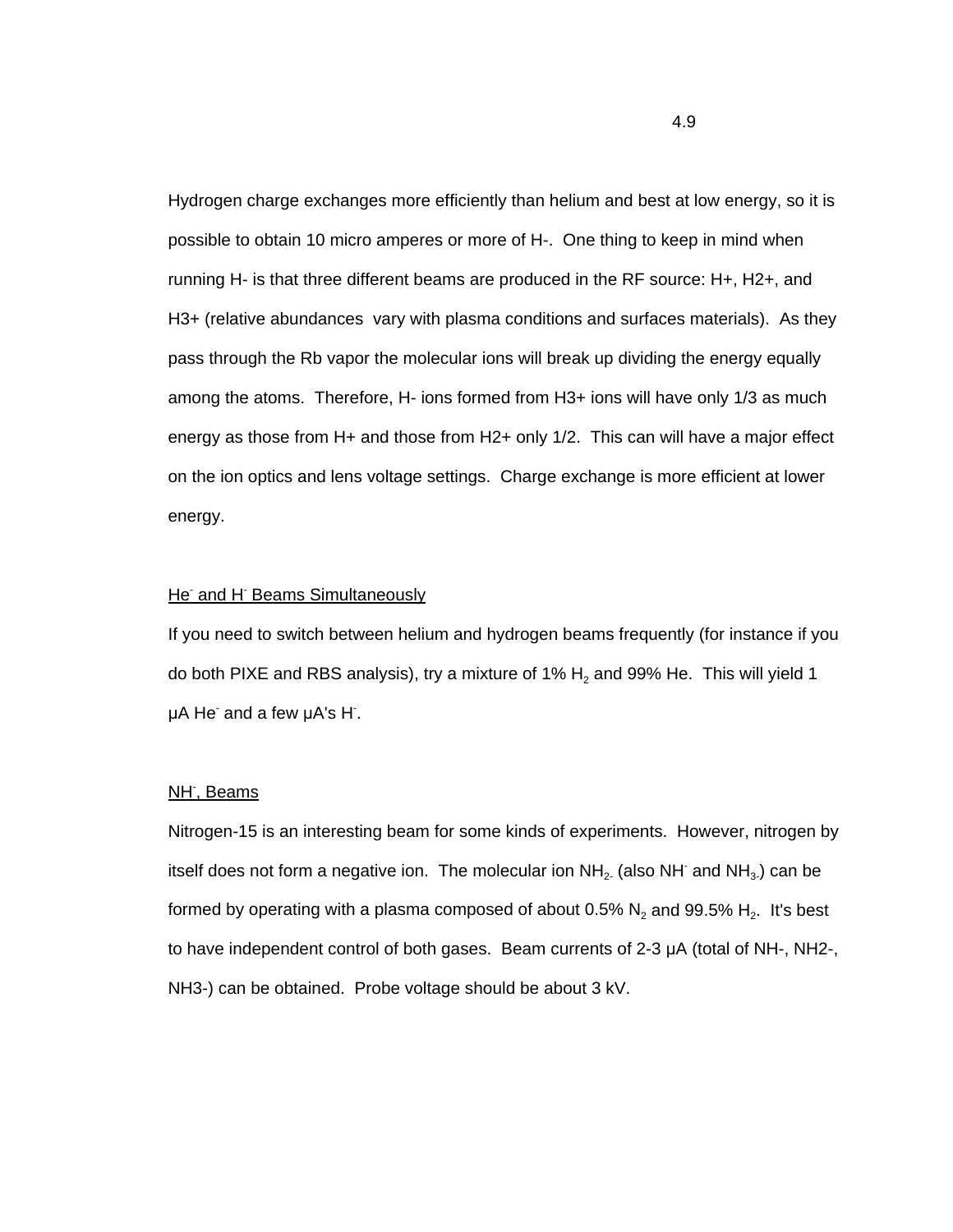### O<sup>-</sup> Beams

Oxygen is a prolific ion. It's hard not to produce it. (Even a well outgassed Alphatross running on pure He will produce a little oxygen). Tens of microamps of O can easily be produced by admitting a small amount of  $O<sub>2</sub>$  to a He plasma. Probe voltage should be about 3-4 kV.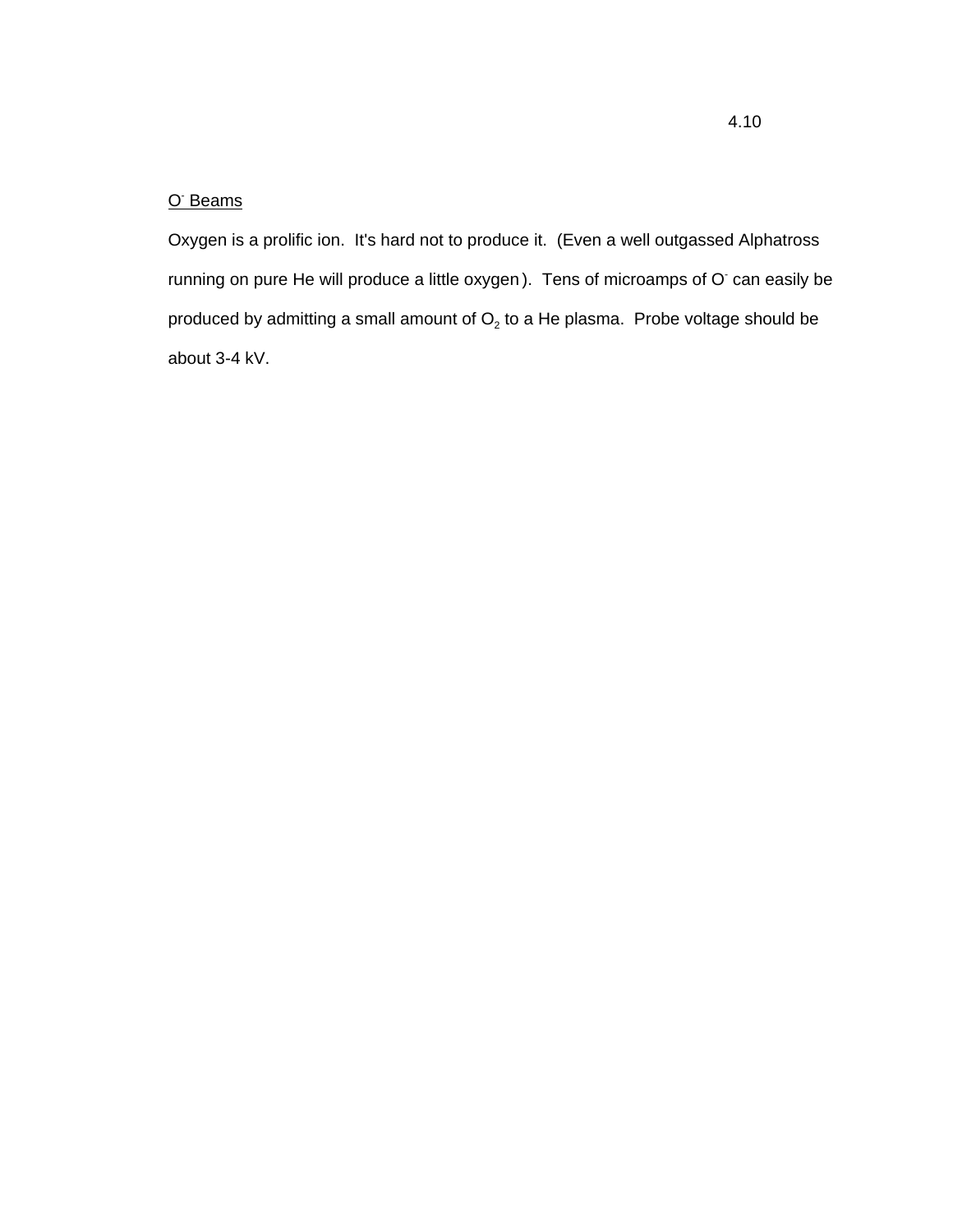## V. **ION SOURCE MAINTENANCE**

The Alphatross is a very low maintenance ion source when one considers maintenance time versus running time. In practice it seems as though improper operation or vacuum accidents result in downtime more frequently than normal wear and tear. Total maintenance required may be as little as a few hours per year if the user adheres strictly to proper operating procedures.

The Alphatross's two main components, the RF ion source and the charge exchanger, can be considered as separate from the maintenance point of view, that is, you don't have to tear down the whole ion source if only the discharge tube needs attention.

#### RF Ion Source

In the RF positive ion source ions extracted from the plasma continually bombard and sputter away the extraction canal material. This material is deposited on the insulator and quartz bottle. Eventually, buildup of metal on the insulator will short out the plasma. Also, the bottle may become sufficiently coated so that the RF energy no longer couples efficiently with the plasma.

These are the normal processes occurring in the ion source which will eventually lead to maintenance. How long? This is a difficult question. It depends on ion species and intensity of operation. In a factory test the Alphatross was run continuously with about 3 µA He<sup>-</sup> output. It lasted for nearly 1700 hrs. before it died. The subsequent autopsy revealed that the beam had sputtered its way through the wall of the Ta canal. The final moments must have been quite spectacular as evidenced by material which was blown all over the inside of the bottle. It was a mess to clean up.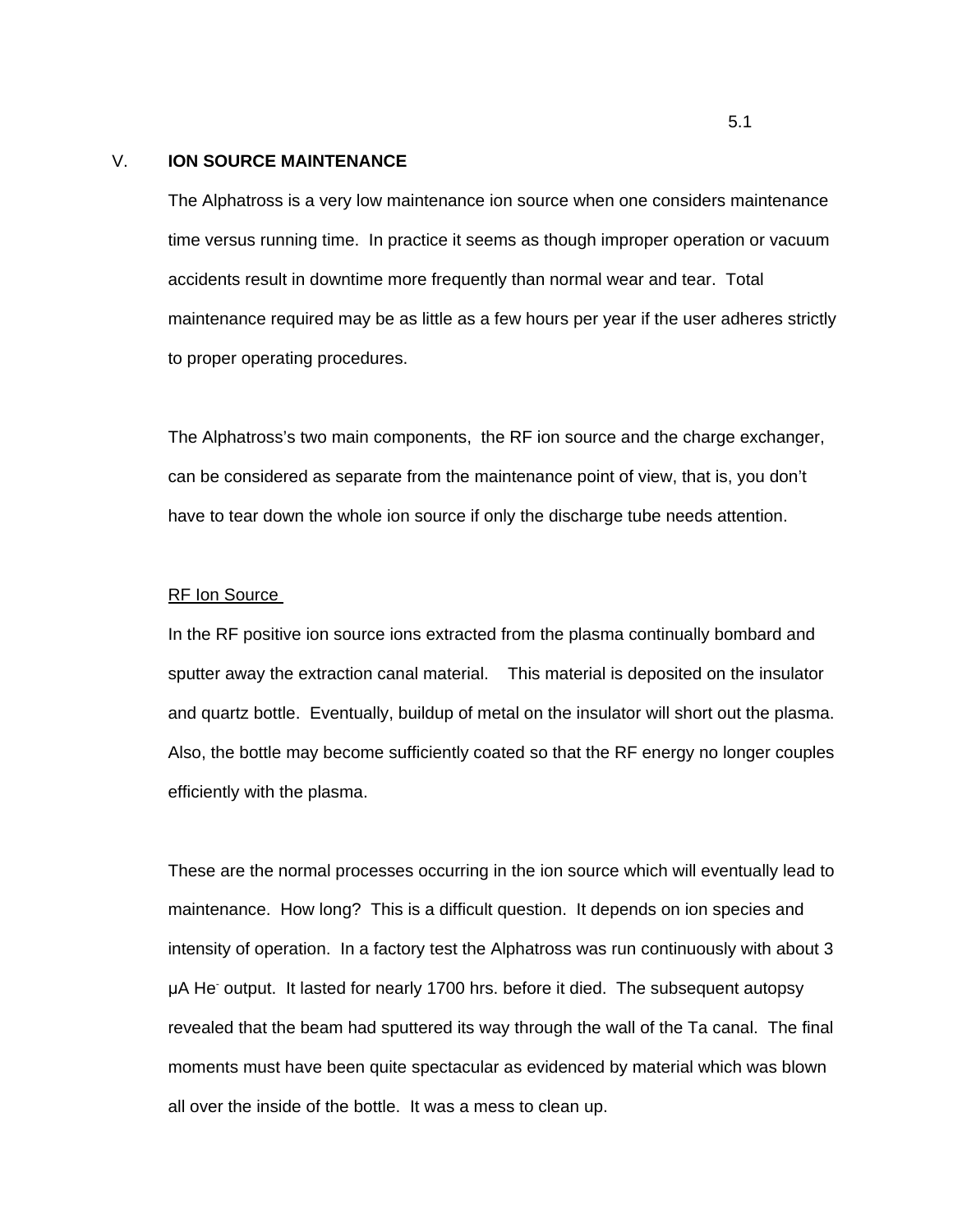For this reason we recommend that you do not run the Alphatross to extinction. About 1000 hrs. is a reasonable lifetime to expect from a canal for light ions, a few hundred hours for heavy ions. The bottle will last for a few thousand hours before needing a cleaning. BN insulators should be changed whenever the canal is changed, but they can be recycled after cleaning (procedure described below).

## Procedure for Replacing Canal and Insulator

- 1) Isolate the ion source by closing the gate valve.
- 2) Vent the ion source up to 1 atm. of argon gas through the vent valve.
- 3) Unscrew the two 10-32 cap screws that secure the bottle assembly with a 5/32" ball driver.
- 4) Pull out the bottle assembly. Make sure there is a slight outward flow of argon from the charge exchanger to prevent the Rb from reacting with air.
- 5) Remove the BN insulator and canal from the end of the bottle.
- 6) Insert new canal and insulator into end of bottle.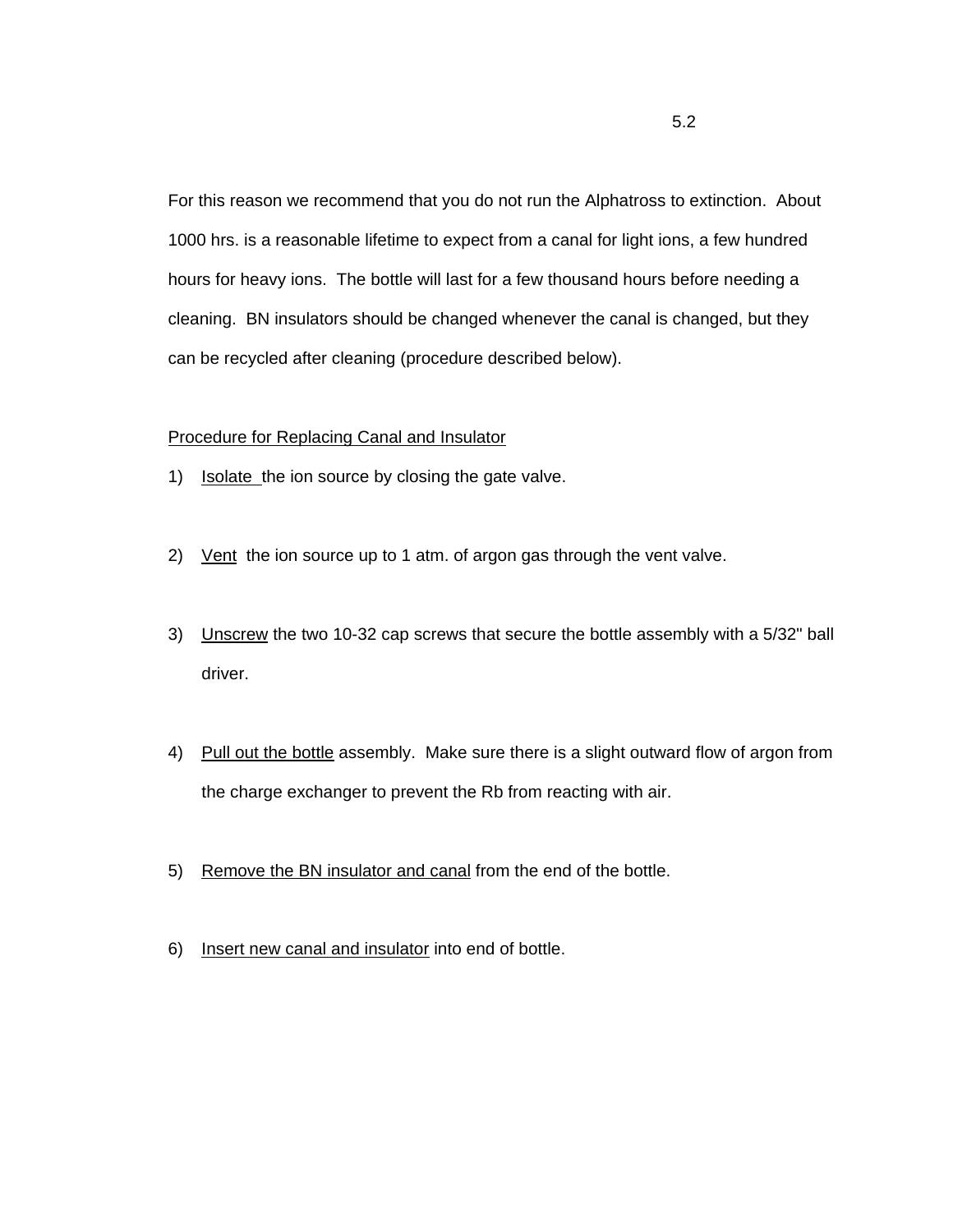- 7) Remount the bottle on the source flange making sure that the little disc on the end of the canal fits into the shallow hole. This insures good alignment. (If the canal is not seated in the hole the "o"-ring will not seal).
- 8) Secure the bottle assembly using the two screws. Tighten a little at a time, going back and forth between the screws, until the springs are almost completely compressed . Do not over tighten!
- 9) Evacuate the source through the vent valve.
- 10) Check for leaks with helium detector or squirt a little alcohol on the seals.
- 11) Open ion source isolation gate valve.

**Note:** Used canals should be discarded. Deposits on used insulators can be removed by heating them with a torch or in a high temperature oven to 1000°C. or so. At first the BN will turn gray, then snow white. Store the insulators in a dry place.

### Procedure for Replacing the Bottle

1) Follow preceding procedure through Step 5. Once the bottle assembly is detached from the source remove the four small screws (item 35) that clamp the Cap Clamp Flange (item 36) to the Inlet Cap (item 31).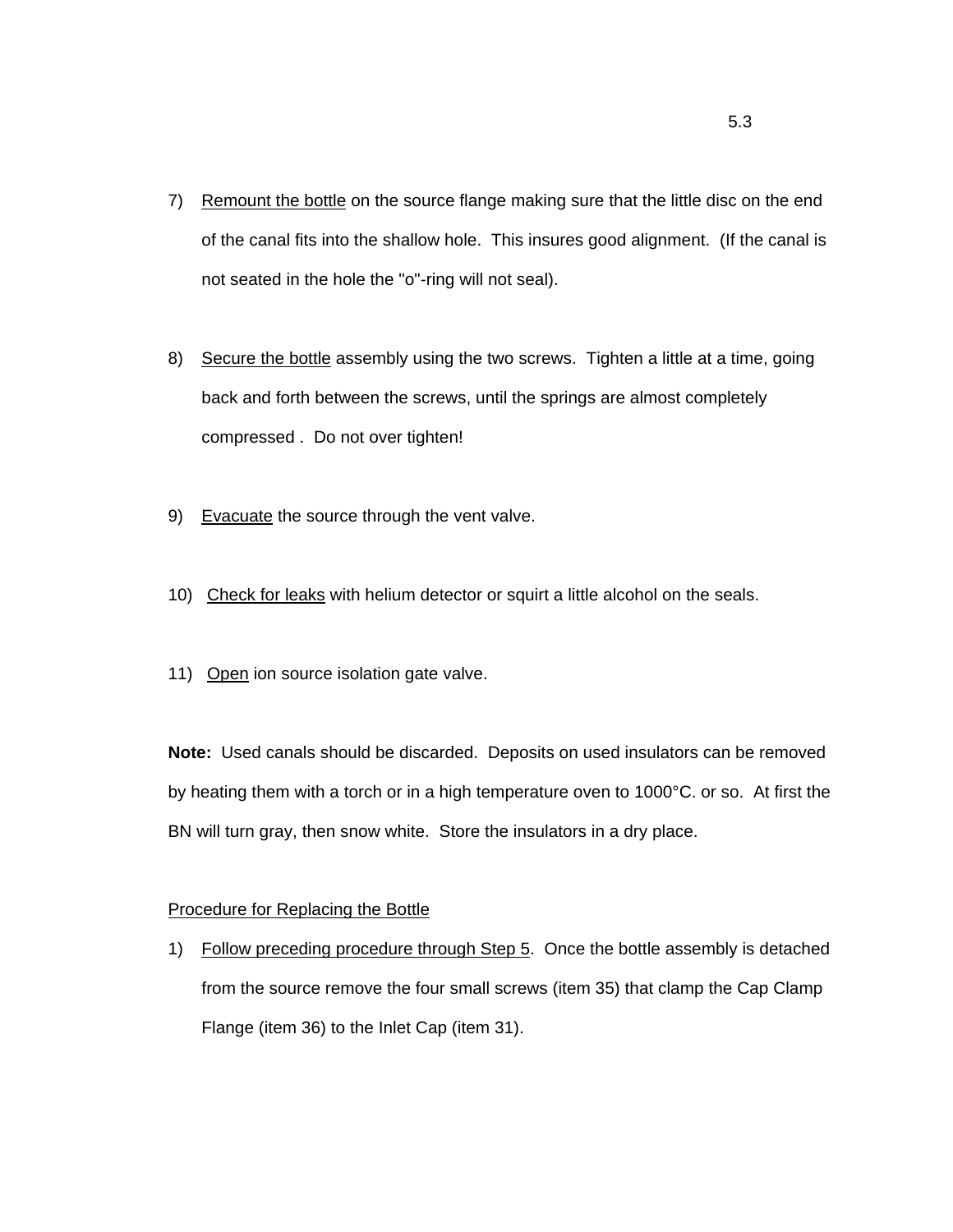- 2) Slip the bottle out and remove the o-ring.
- 3) Put the o-ring on the replacement bottle and reassemble. Do not put grease on the o-ring. The end of the bottle should be **centered** and **seated** against the bottom of the Inlet Cap when the o-ring is seated on the *bevel.* This is very important.
- 4) Slide the Cap Clamp Flange over the bottle. Make sure everything is centered. Tighten the screws in alternating fashion. Depending on the diameter of the bottle\* the Cap Clamp Flange may or may not be tightened until its surface contacts the Inlet Cap. The idea here is to make a leak tight o-ring seal and keep the axis of the bottle centered and square to its mount.
- 5) Remount bottle assembly following Steps 7-11 in the preceding procedure.

**Note:** The bottles can be cleansed with HF acid (10% solution). Let the bottle soak in the solution, occasionally scraping stubborn deposits with a glass rod or brush until the bottle is clean. Rinse well in distilled water and dry thoroughly with a heat gun. Store in a dry place. (Outgassing times will depend largely on the dryness of the replacement parts when the source is rebuilt.)

\* It is a fact of life that quartz bottle diameters vary. This is the nature of the material and the manufacturing process. The user is encouraged to use his own judgement in making a tight vacuum seal. Small diameter bottles may require fatter o-rings. Conversely, large diameter bottles may need skinny o-rings.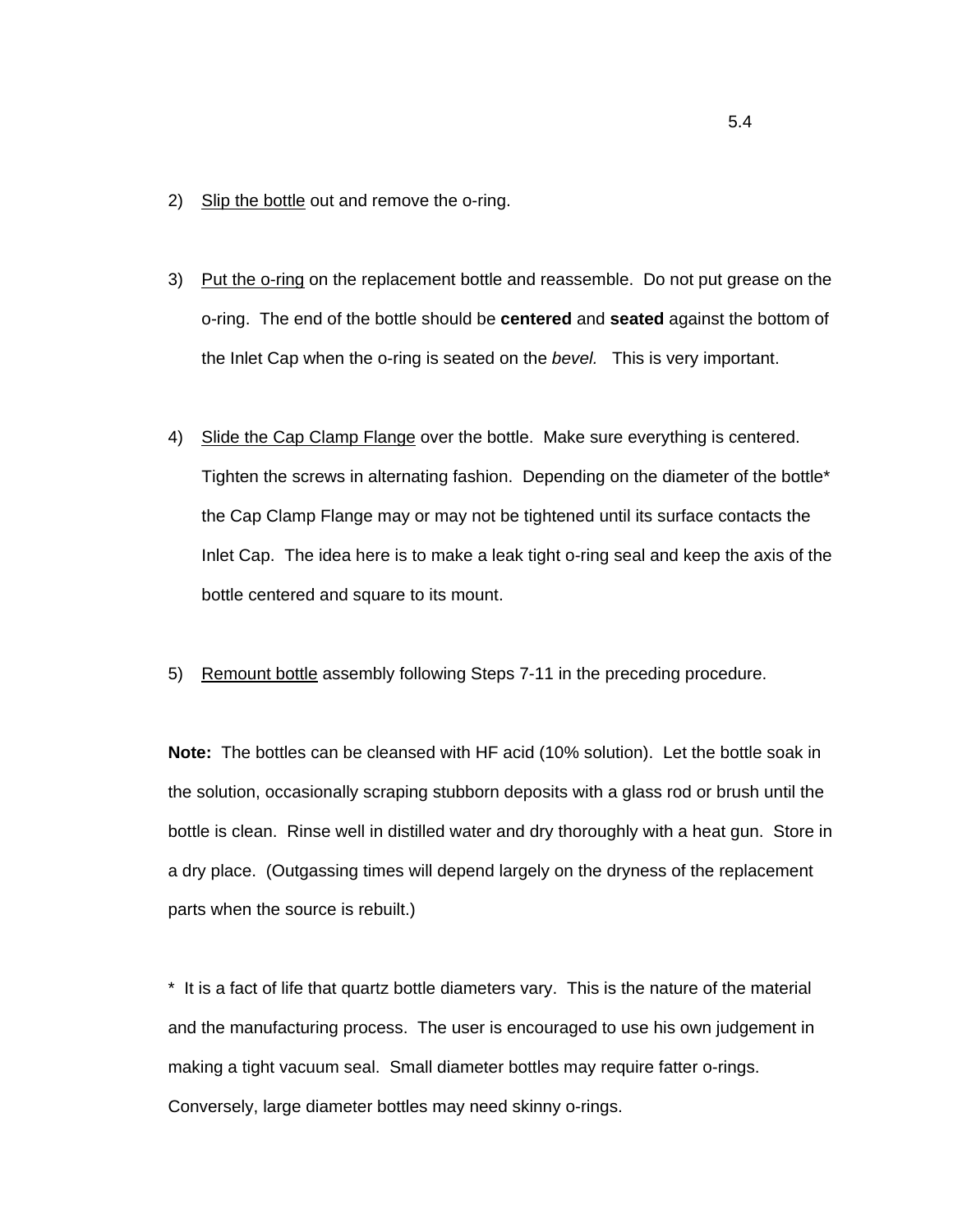#### Charge Exchange Cell

The lifetime of the second main Alphatross component, the charge exchanger, is indefinite but should be thousands of hours. Vacuum accidents, not old age, are the leading cause of charge exchanger death. Rubidium is not "used up" by the ion source, but rather, it is recycled in a continuous process of vaporization, condensation, and liquid flow. If any part of this cycle is disturbed, charge exchange will be adversely affected. Vacuum accidents or contaminated gas causes the formation of rubidium compounds which impede vaporization. Rubidium removed from the cycle due to "freezing" (described in Troubleshooting section), chemical reactions, or migration will eventually disrupt the cycle when the amount of metal present is no longer sufficient to sustain it. In this case it may be necessary to rebuild the charge exchanger and add fresh Rb.

#### Procedure for Disassembling Charge Exchange Cell

- 1) Vent the ion source up to atmospheric air through the vent valve. Do this very slowly to make sure that the rush of gas does not push Rb into the bottle assembly
- 2) Disconnect cables, cooling, etc. Remove shield box. Remove the bottle assembly, cooling jacket and magnet spool.
- 3) Wearing safety glasses, apron and gloves, slowly remove the oven and put it in a metal container. The surface of the Rb will react with air forming a bluish color inert layer which helps to protect the unreacted metal beneath it.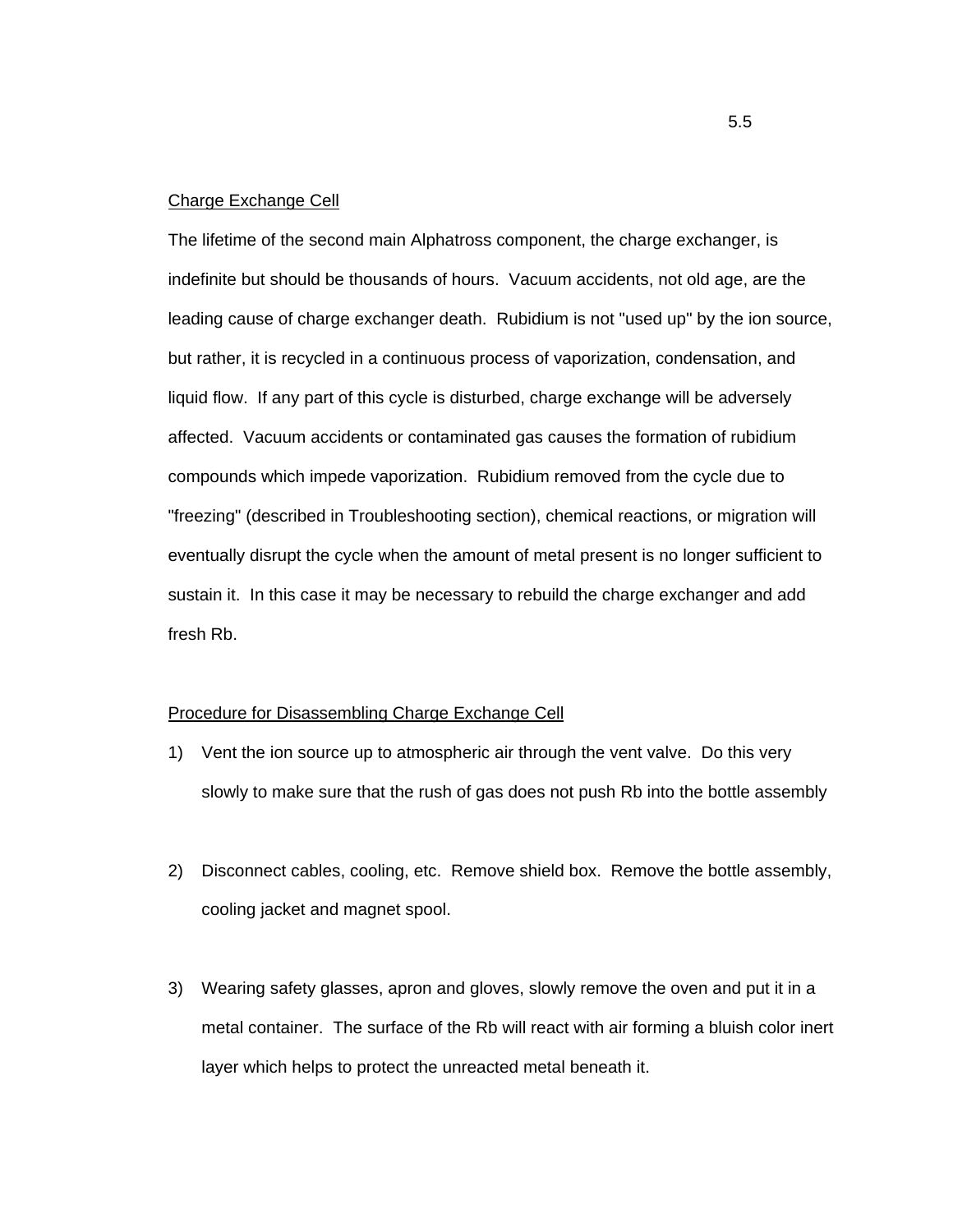- 4) Now remove the rest of the charge exchanger and **gently** place it in the metal container with the oven. Keep in mind that Rb is present on all the parts in the charge exchange cell.
- 5) The next step is to react all the Rb so that the source can be completely disassembled and cleaned. One way to do this is to carry the source in the metal container to an open area outside and place it on the ground away from any flammable materials. Stand at least 5 meters away and spray the source with water. Loud pops and sizzling sounds may be heard as the Rb reacts with the water. (The chemical reaction is Rb + H2O -> RbOH + 1/2H2 + heat. The H2 ignites causing the mini-explosions. The RbOH feels very slippery to the touch, like oil.) When the container is full of water you can approach it and remove the source. Carefully disassemble the source. Some small pockets of unreacted Rb may still be trapped in corners the water didn't reach.

#### Procedure for Ion Source Assembly

1) Before assembly, all parts should be washed thoroughly with distilled water, rinsed with alcohol, and baked to remove all moisture. Some parts, such as the oven, may contain stubborn deposits of Rb compounds. These may be removed with light glass bead blasting or sandpaper. Do not blast or scrape any gasket surfaces or the nickel-plated exit flange. A knife can also be used to scratch away deposits.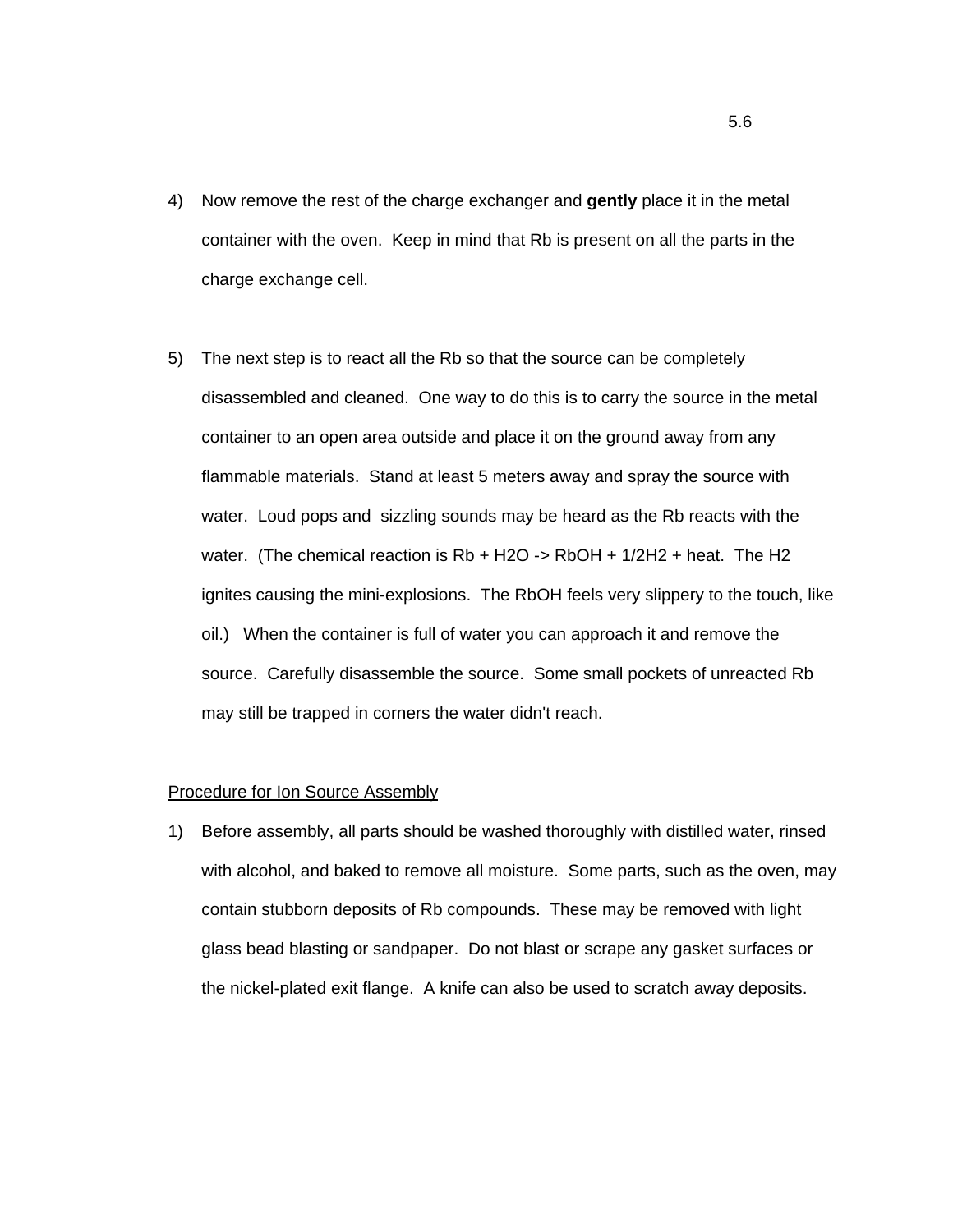- 2) Refer to drawing 11-0-511 of the ion source assembly. Place the Mounting Flange (1) face down on a table. Assemble the Exit Aperture (4) and Exit spacer (3) and seal the Charge Exchange Tee (17) to Mounting Flange with Gasket (2). (See instructions for mounting NEC aluminum wire gaskets.) Be sure to orient the Exit Spacer so that the small weep hole will be **at the bottom**. Visually check the flange for proper gasket alignment before tightening bolts.
- 3) Using two aluminum wire gaskets (NEC 2GD017730) mount Condenser (48) and Exit Flange (21) on entrance of the Charge Exchange Tee . Put one gasket between the Charge Exchange Tee and Condenser and the other between the Condenser and Exit Flange . Insert screws (47) loosely then rotate Condenser so that the input and output tubes will line up with the holes in the Cooling Jacket (49). Tighten Screws (47) uniformly.
- 4) Mount this assembly and the Baffle (52) onto the beamline. Insert the Screen Wick (13) into the chimney. Allow about 2 cm to project beyond the end. Mount a 1" NEC gasket (14) on the Oven Weldment (15). Then attach it to the Charge Exchange Tee using the 1/4-20 screws (16). (Later we will remove the oven to load Rb. But first it's best to make sure all our vacuum seals are leaktight). 5)
- 5) Slip the Magnet Coil (46) over the Exit Flange and secure it with the Cooling Jacket. Now mount the shield box with RF oscillator on the magnet spool using the four 10- 32 studs wing nuts.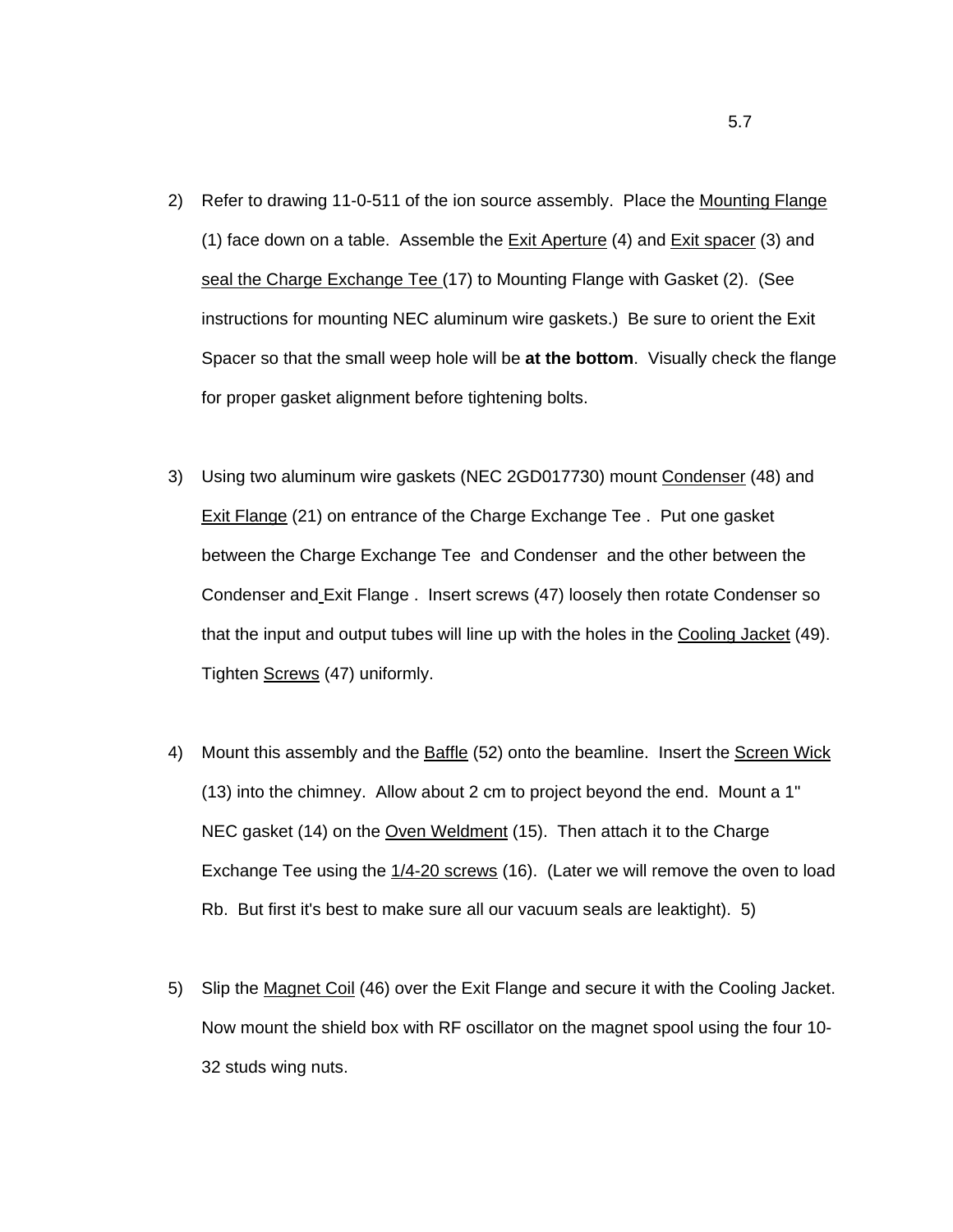- 6) Screw the Bottle Support Rods (25) into the exit flange, top and bottom, and the Ceramic Standoffs (27) onto the Bottle Support Rods.
- 7) Put a Viton o-ring (30) over the open end of the bottle (do not put grease on o-ring) and slip the bottle into the inlet flange weldment (31) making sure that the o-rings makes good contact with the weldment and the bottle is not cocked in the hole (it should be centered and square in the assembly). Secure the bottle in the weldment with the mounting plate and four 6-32 (35) socket head screws.
- 8) While wearing gloves, glide the Insulator (23) into the hole in the end of the bottle. Put a Canal (24) into the insulator. Note: There are two types of canals and insulators, one each for helium and hydrogen. Insert a Viton o-ring (22) into the groove in the source exit flange (32). Slide the Canal Holder (20) into the Source Exit Flange.
- 9) Position the RF coupling bands on the bottle as shown in the drawing.
- 10) Attach the bottle assembly to the charge exchanger. The canal and insulator must be seated in the Exit Flange or a leak may occur. Make sure everything is square and centered. Secure the assemblies together with two 10-32 screws (29) mated with two springs (28), so the bottle assembly is held in place by the compression of the springs. Tighten the screws just until the springs are almost fully compressed. Don't over tighten!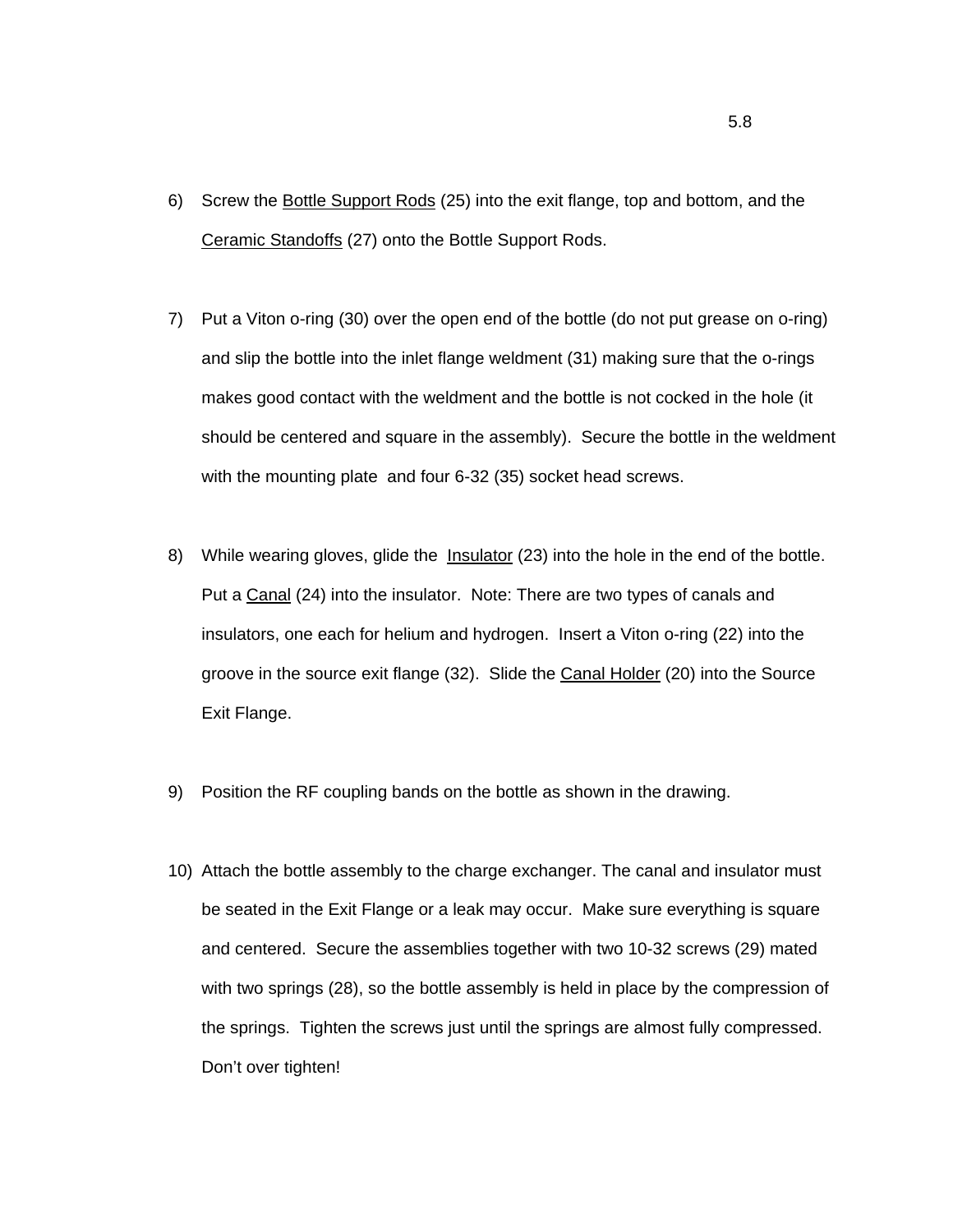- 11) Make the electrical connections in accordance with the schematic (2JS002110). Also couple the gas feed line to the o-ring fitting on the Inlet Cap and **hand tighten only** the fitting. Attach the cooling air line from the compressor system to the Cooling Jacket, by the fitting (5). Also, attach the liquid cooling tubing to the rubidium baffles (Exit Baffle and Condenser) . Be sure fluid flow is from the bottom to the top of the baffles.
- 12) Evacuate the source and confirm that it is leak tight. If you don't have a helium detector, this may be done by squirting alcohol on the o-rings and aluminum gasket seals while observing a gauge for changes in the vacuum. When you are confident that the source is leak tight try starting up the plasma (see Operation Section). If everything seems o.k. you are ready to load Rb.

#### **Safety Precautions**

Rubidium reacts very explosively with water. It will react readily with moisture in the skin causing severe burns. Wear gloves, an apron, and a face shield when handling Rb. Keep it in an argon atmosphere at all times. If exposed to the air it will react with moisture in the air. This reaction may range from the Rb turning blue and crusty, to spitting and sparking if humidity is high. While loading Rb remain calm and deliberate. Avoid sudden motion. It is best to have a helper for this operation.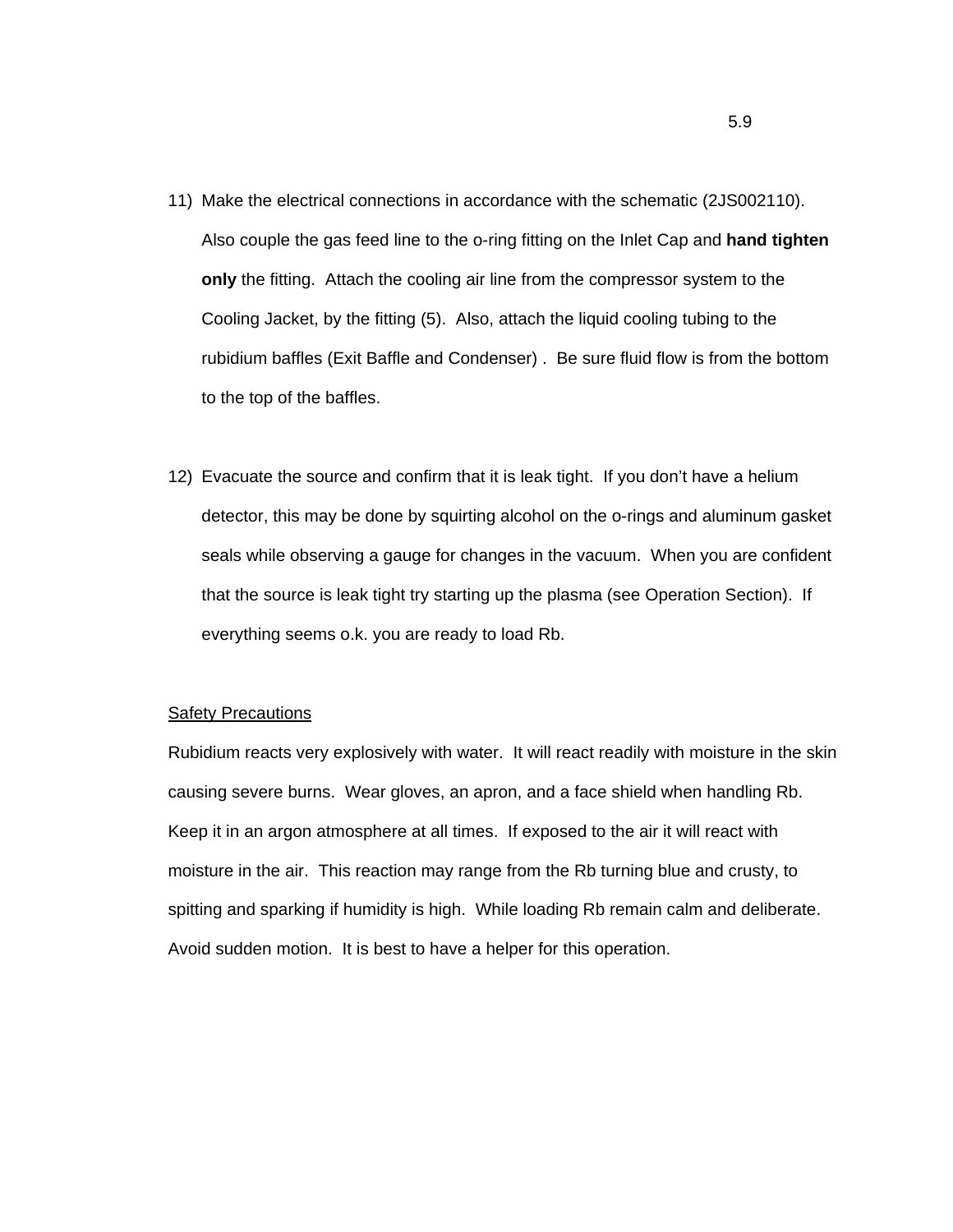### Procedures for Loading Rubidium

The following items will be required for loading Rb:

- heat gun
- argon gas cylinder with regulator
- glove bag
- two 5 gm ampules of Rb
- a pair of side cutters (wire cutters)
- oven stopper
- 1) Vent the source with argon through the vent valve and remove the oven.
- 2) Install a new 1" NEC gasket on the Oven Weldment.
- 3) Put the Oven in the glove bag along with the side cutters
- 4) Inflate the glove bag with argon and have the helper heat an ampule with the heat gun until the metal is molten. Slip the ampule through the open end of the bag.
- 5) Snip the top off the ampule with the side cutters. If the top of the ampule breaks off evenly, you will be left with a small circular hole and it will be almost impossible to pour out the Rb. In this case, use the side cutters to break out a small section of glass to enlarge the hole. This will allow argon to flow in and displace the Rb as it pours out. **Hint:** If you hold the side cutters at a slight angle when you break open the ampule you will automatically get a nice big jagged hole.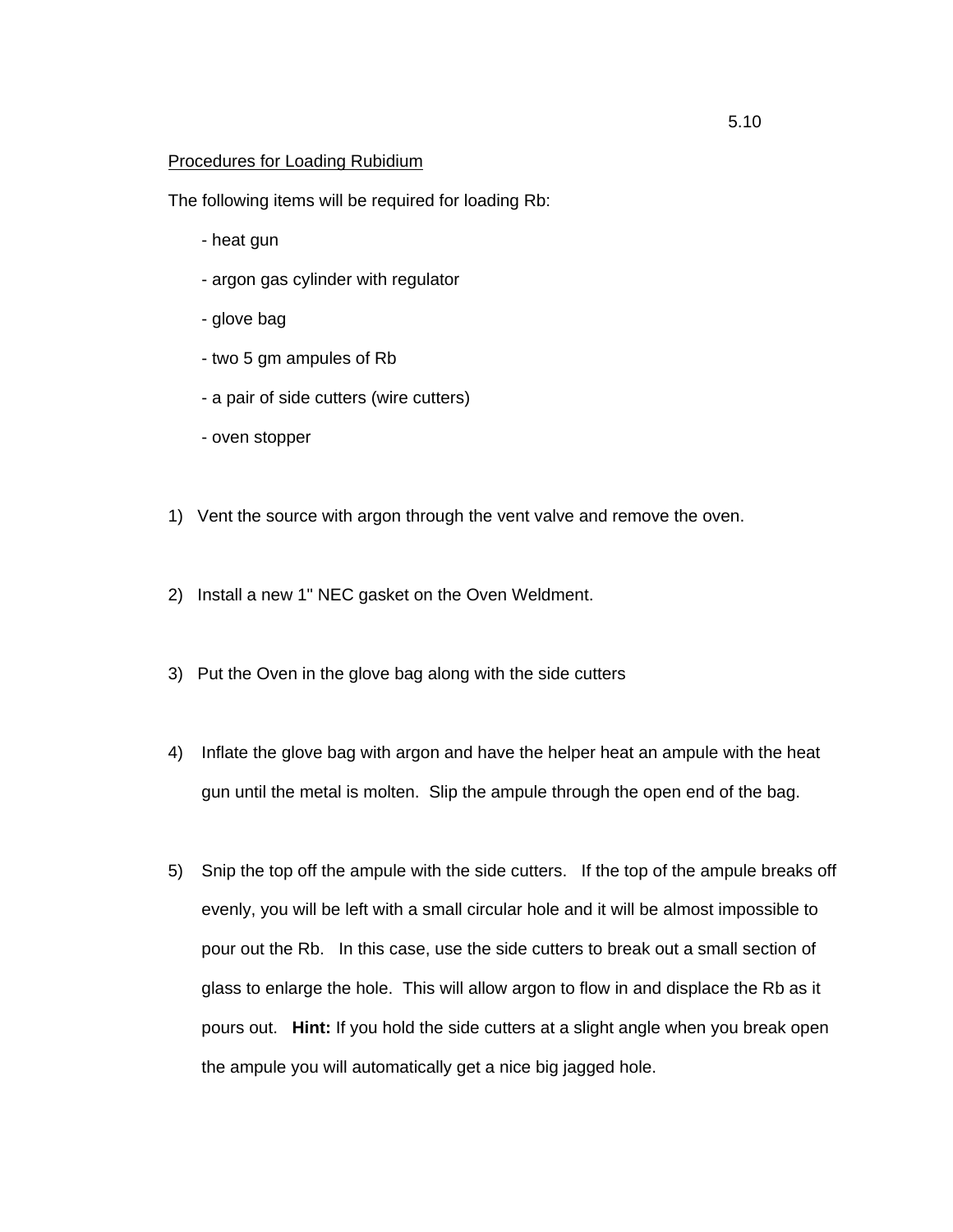- 6) Pour the molten contents into the oven. Don't pour the Rb on the gasket surface. This will cause a vacuum leak. Repeat with the other ampule. (Note: Source will not work properly with only one ampule of Rb!) Then, put the stopper into the oven so it can be carried to the ion source without exposing the Rb to the atmosphere.
- 7) Connect an argon gas supply to the source vent valve and adjust the flow so that you can feel the gas streaming out of the bottom of the charge exchange chimney. Make sure the screen wick is protruding about 2 cm.
- 8) **Note:** *The next part of the operation should be done carefully but quickly***!** Hold the oven just below the screen wick and remove the stopper. Slip the oven up and over the screen. Just before the gasket surfaces make contact, shut off the argon flow. Quickly bolt the oven in place, sealing the gasket.
- 9) Evacuate the source as soon as possible. When Rb reacts with the air it turns blue. If this occurs across the entire surface of the metal you should consider starting over.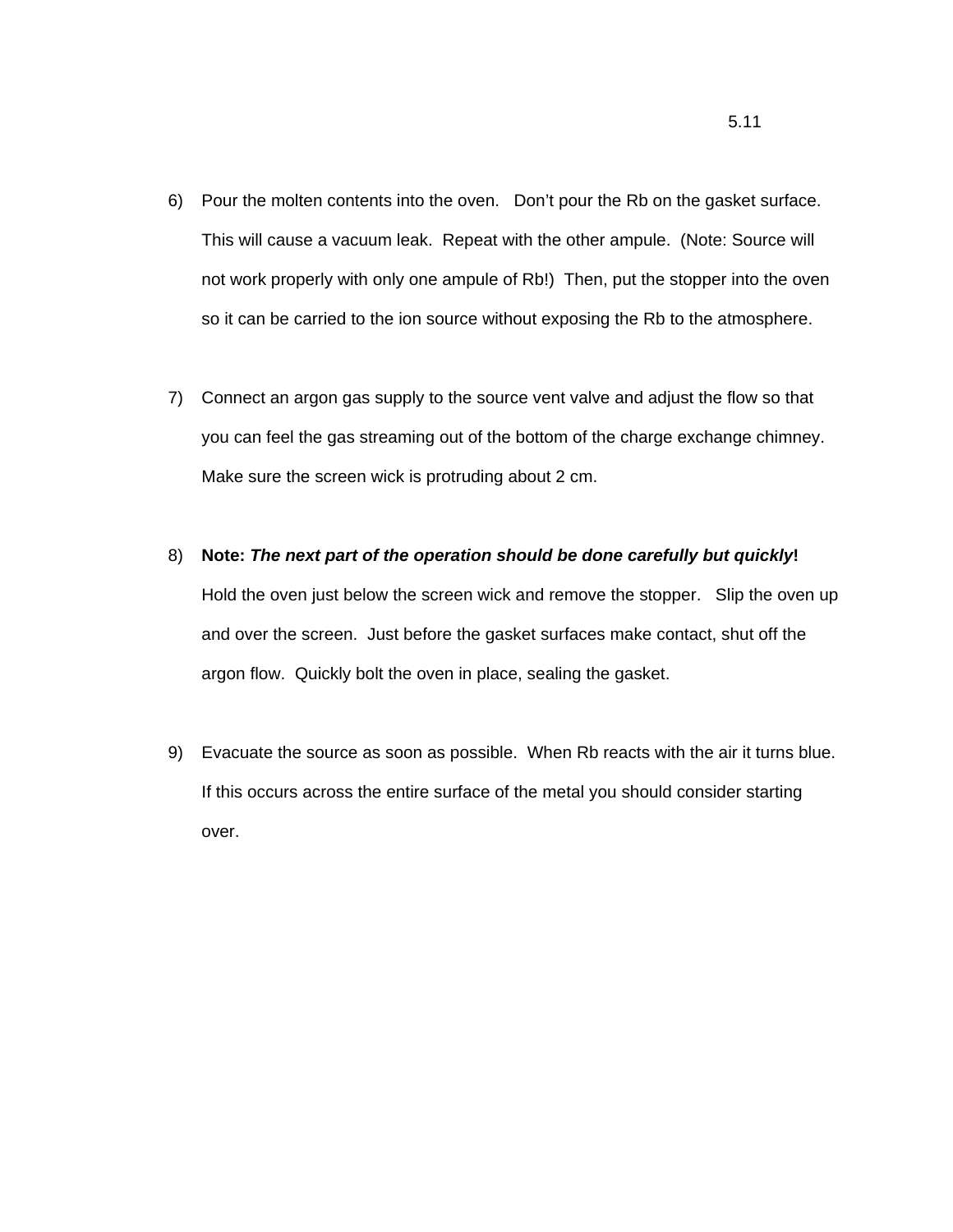#### VI. **TROUBLESHOOTING**

Two conditions must be satisfied to produce He ions. First, there must be a plentiful supply of He<sup>+</sup> extracted from the RF source, and second, Rb vapor must be present to provide charge exchange. One should also realize the power supplies, lenses, bending magnets, velocity selectors, Faraday cups, electronics, etc., must be working properly for us to produce and detect the beam. This is important to keep in mind. Our first impulse is to blame the ion source when other components may in fact be at fault. So keep your eyes and your mind open when problems arise.

The first thing to do is to reread the general comments in the "Operation" section of this manual. Understanding how the source is supposed to work will give you a big advantage in determining out what's wrong when it doesn't. Be suspicious of any unusual recent events like vacuum accidents, gas bottle refills, new operators, etc. Frequently, when a source goes bad it is related, though it may not be obvious at first.

#### Plasma Problems

#### **Rubidium**

One occasional problem with the RF ion source is due to its close proximity to the charge exchange chamber. If the plasma color is good, but the probe current is high and/or jumpy, you may have Rb in the plasma. This can be caused by sudden venting which flushes Rb into the quartz bottle, malfunction of the Rb baffle or condenser, improper source shutdown procedure, or just plain bad luck. In this condition you have He<sup>-</sup> beam, but it is very unsteady. (Note: charge exchanger problems can also cause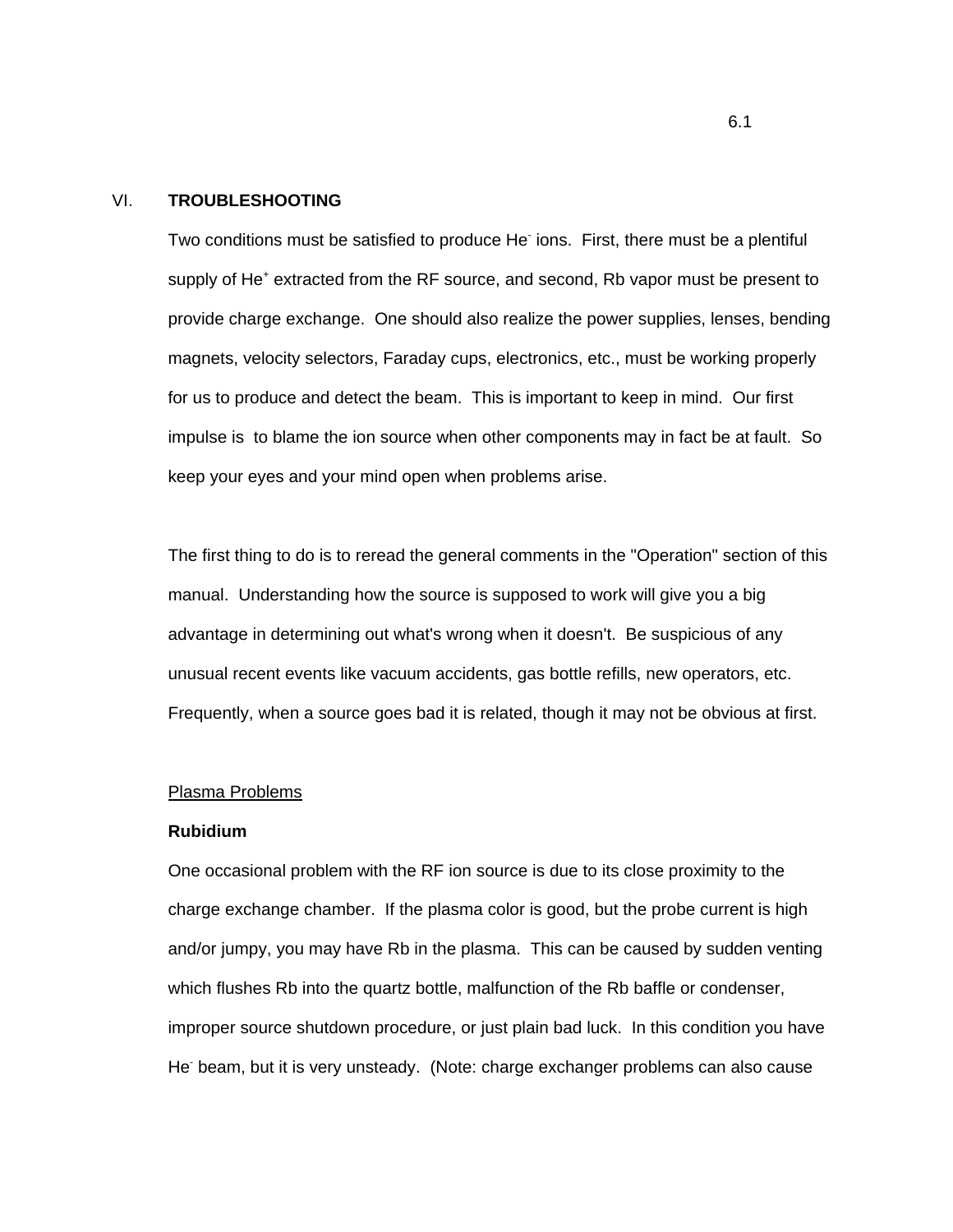beam instability. The key here is the probe current!) Occasionally, instability may occur when a new canal is installed. This is normal and after a few hours of "conditioning" will disappear. Rb contamination, on the other hand, will **not** go away. There is only one fix. You must remove the bottle assembly (see Maintenance Section) and clean or replace the canal, insulator, bottle and canal holder. You must also **completely** disassemble and clean the probe parts (30), (31), (32), (33), (34) and clean them in **water**. Refer to Assembly Section for procedures. Failure to do so usually causes the problem to quickly return.

#### **Leaks**

Another problem that can occur with the plasma is leaks. This is very rare on a source that has been run for many hours but may occur after a rebuild. Symptoms are low probe and beam currents and off-color plasma. A good diagnostic is to tune your bending magnet or velocity selector to mass 16. If there is a leak there will be O beam. Even though your vacuum is good, remember that conductance through the canal is small so leaks may not affect the high vacuum pressure very much.

### **Contamination**

Low beam currents can result from contaminated gas. Helium is particularly sensitive to impurities. If low beam current results after a bottle is refilled be suspicious. (Commercial grade helium is o.k.)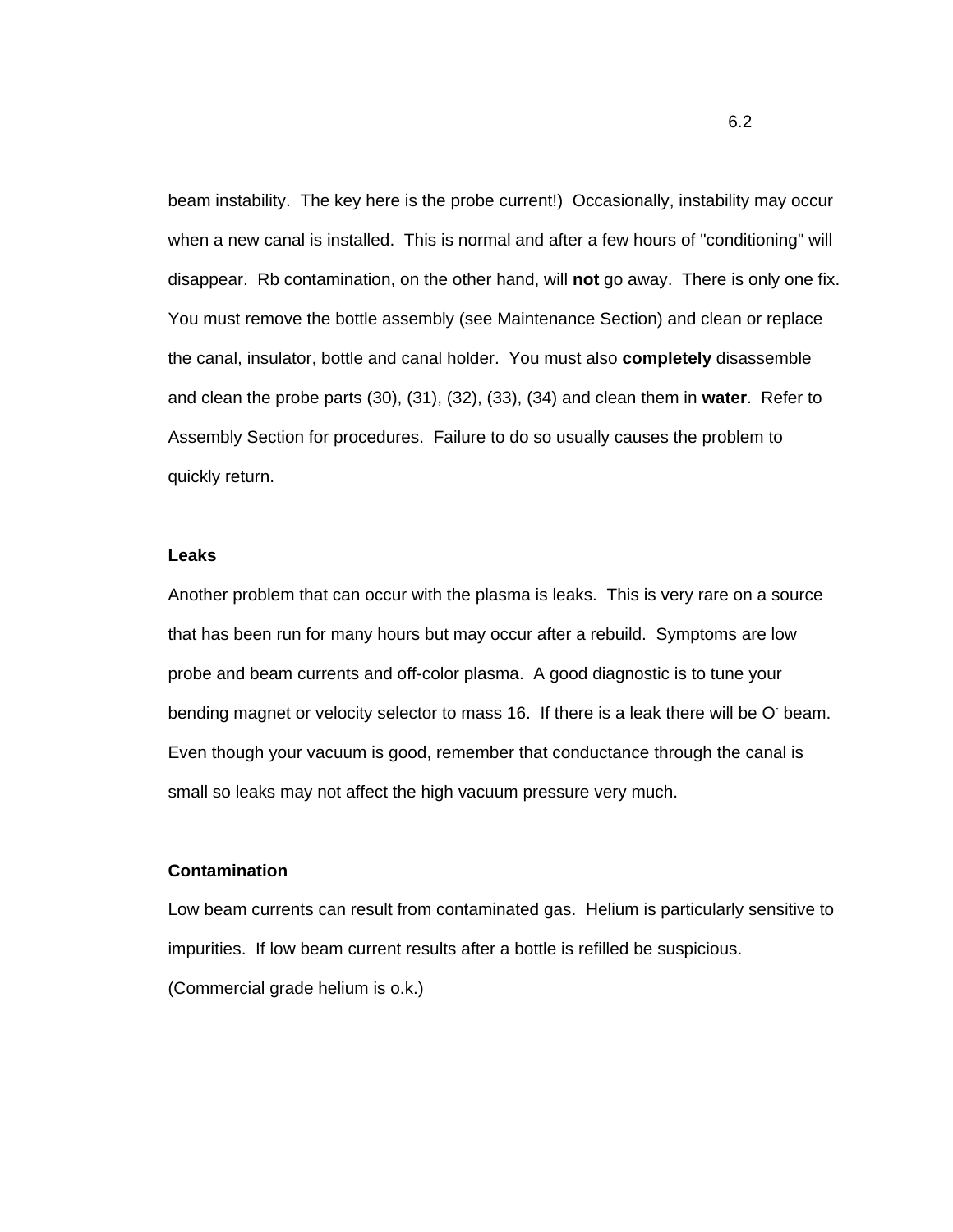### **RF Coupling**

The plasma should be very bright. If it is not, generally beam current and probe current will be low. (Probe should be at least 2 mA). This can be caused by low gas pressure, contaminated plasma, or poor RF coupling. So, if adding gas doesn't help, check the position of the RF bands, leads, and clips.

## **Plugging**

A rather bewildering set of circumstances can leave you with normal plasma, normal charge exchange and no beam. This is due to Rb plugging the hole in the canal holder. In this condition the MFC adjustment will have little effect on the system vacuum. The fix is to remove the bottle and clean out the hole in the canal holder.

## **No Plasma**

If you cannot get the plasma to ignite and all the electrical connections are o.k. then you should check the oscillator. You can make a simple tester using an ordinary 100 W incandescent light bulb and some stiff wire. There is an excellent description with pictures of this in the oscillator manual. To test the oscillator, hold the bulb on the glass end and position its coil just above and coaxial with the oscillator coil. The bulb should light brightly. If not, your tubes maybe be too old and need replacement. Several customers have observed this after many years.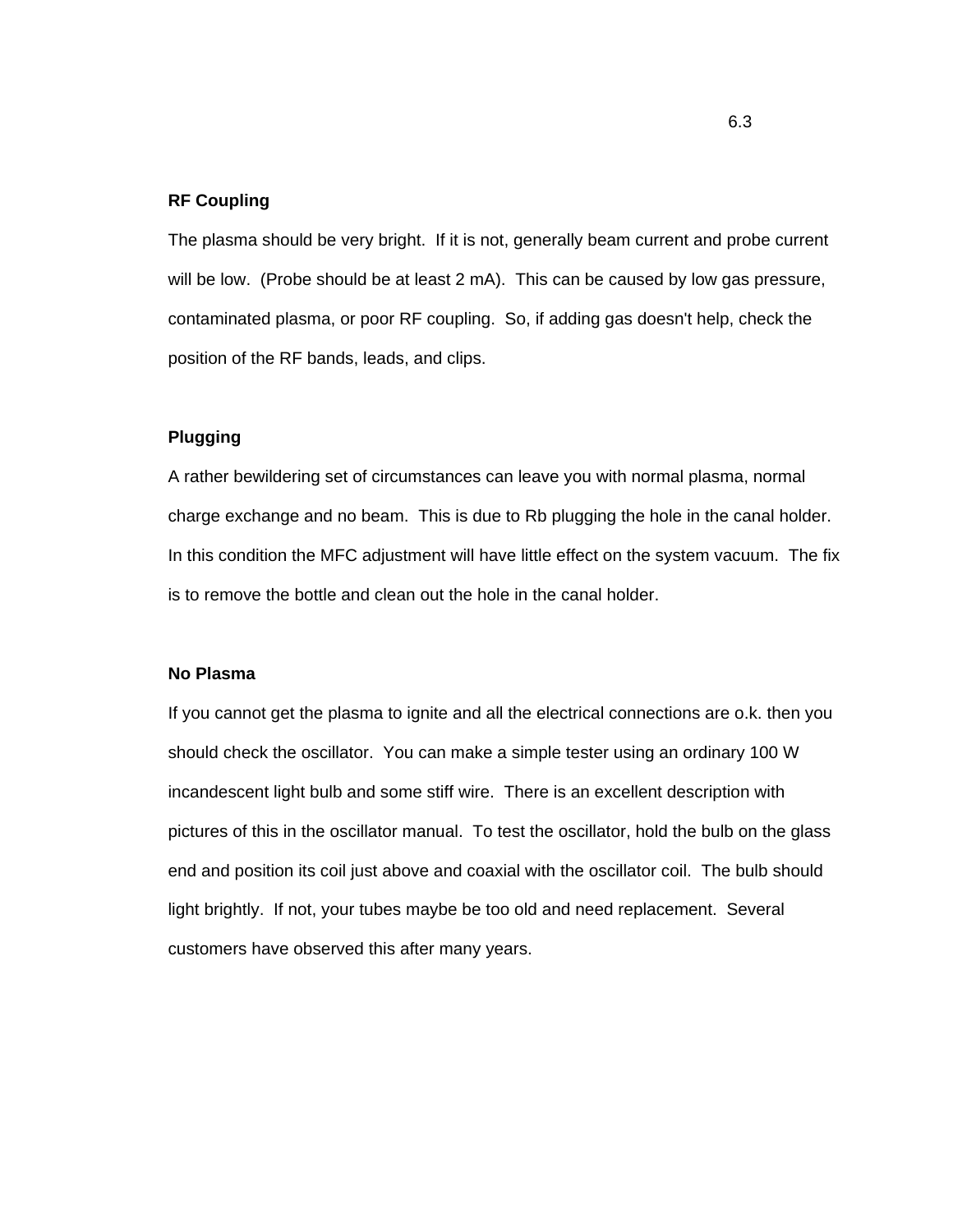#### **Aging**

After 5-10 years of operation you may observe a gradual reduction in beam current. You may also observe that the plasma is not as bright (or won't ignite) and probe current is low. In this case replace the oscillator tubes, they have a finite lifetime. Due to variation in lab operating schedules we don't know how many hours this corresponds to.

#### Charge Exchange Problems

Charge exchange problems are not always so easy to diagnose. What goes on inside is not visible and our instrumentation is somewhat limited. But we can often deduce the answer from the readings of our two thermocouples. Observing how the charge exchanger affects the beam current is also helpful. When problems arise users frequently report "the source has run out of Rb". This is virtually **never** the case. There is nowhere for the Rb to go except to escape through the charge exchanger entrance and exit apertures. In this case it only takes the tiniest fraction of the 10gm Rb load to cause immediate, noticeable, major problems with the plasma or the lens.

#### **Contamination**

Rb can react very quickly if, for instance, the vacuum system is accidently vented to atmosphere. Usually, only the surface material will react, but this may be enough to adversely effect charge exchange. The chemical compounds formed do not vaporize at modest temperatures and a blanket forms which prevents the Rb metal underneath from vaporizing. Symptoms are that the chamber will not get warm while the oven will be hotter than usual with normal oven power settings. If you are absolutely convinced that this is the problem, increase oven power and try tapping on the oven. Sometimes, this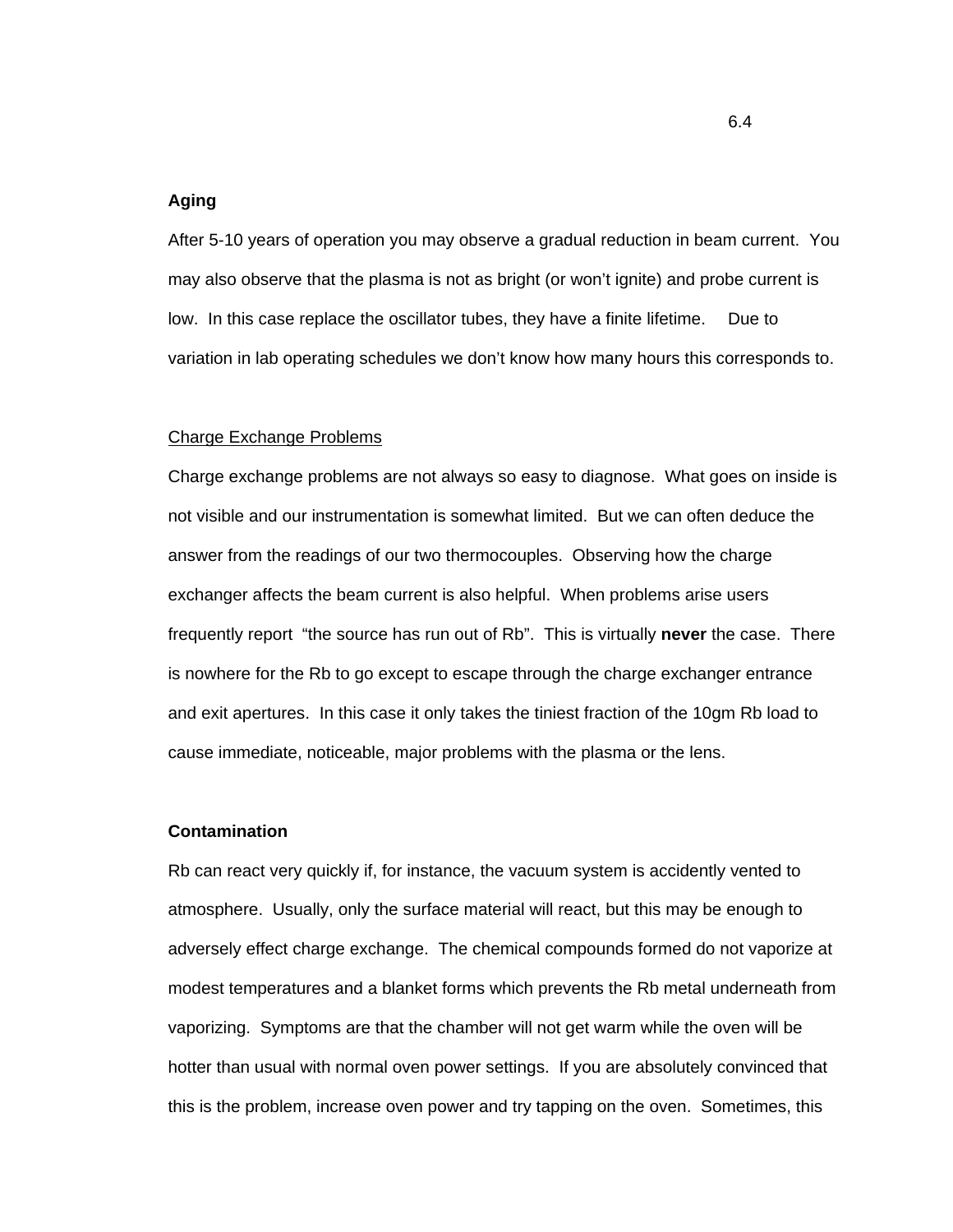will fracture the crust that forms on top of the Rb and will get the source going again. If not, the only fix is a rebuild.

### **Freezing**

If you have beam when you first start up but then it goes away, and yet the plasma is normal, the Rb is freezing. This is caused when an internal surface, such as a baffle or the housing, is too cool. The oven temperature may be higher than usual indicating that the oven is empty. It is easy to recover from this predicament. First, turn off the source power and all cooling. Then remove one half of the Cooling Jacket (item 49 in drawing 11-0-511). Have someone hold the other half to support the magnet and shield box. With a heat gun warm the charge exchange chamber. This will melt the Rb allowing it to flow back down to the oven  $(m.p. = 38.9^{\circ}C)$ . Then you can restart the source normally.

To prevent reoccurrence of this problem, you may have to make minor adjustments to reduce cooling capacity. There are lot's of variations among Alphatross setups including cooling systems, cooling fluids, ambient air temperature, etc., that can influence performance. So it's reasonable to expect that not every Alphatross will operate with identical parameters.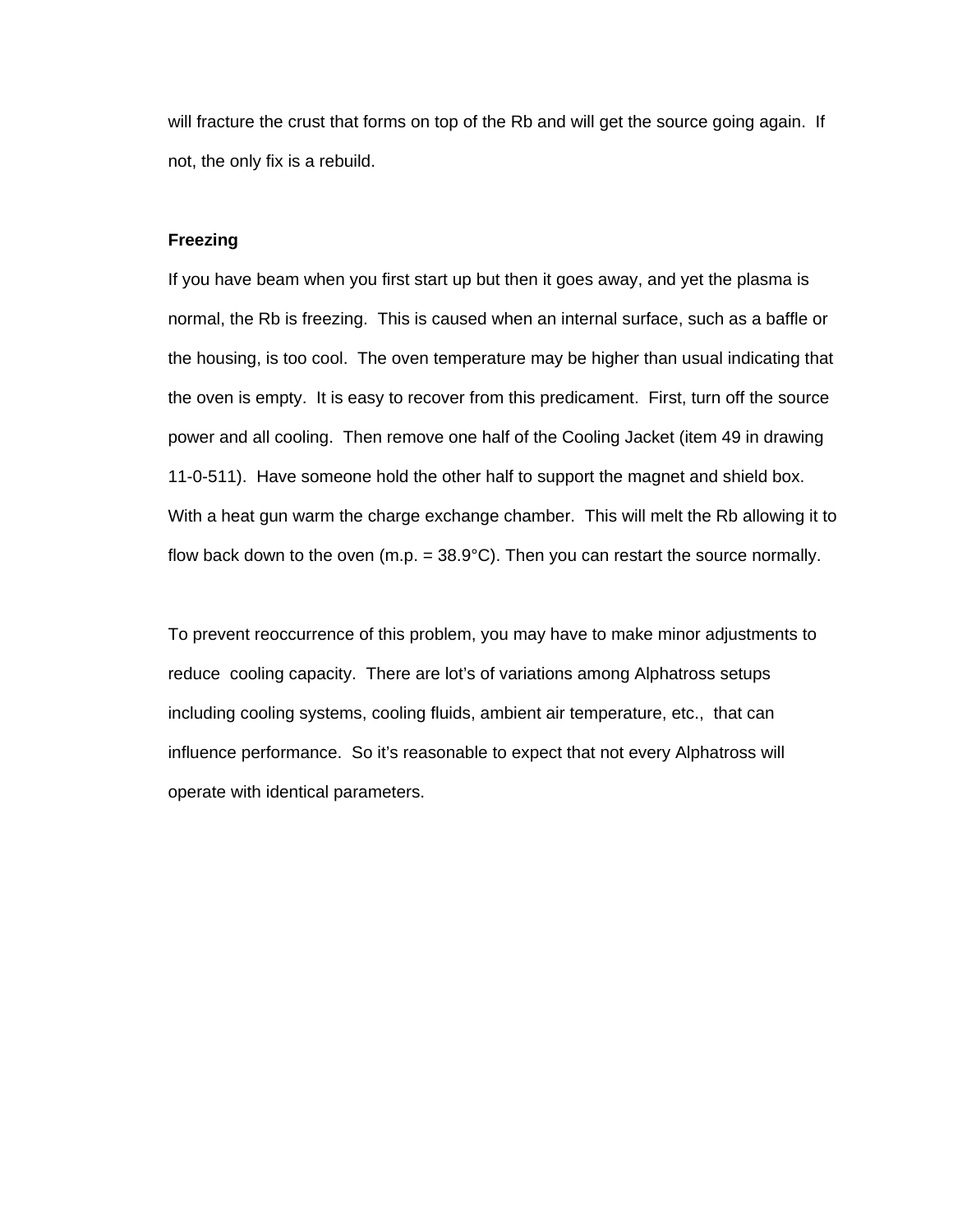#### **Insufficient Rubidium Supply**

If you didn't load the **whole** ten grams of Rb then you are going to have trouble with freezing. Better to use three ampules than one!

### Lens Problems

Sometimes the lens will begin to spark and arc. This is usually related to source malfunctions. The first step is to turn off the source (or just turn the probe voltage to zero). Then put voltage on the lens. If it is not stable, then you really do have a lens problem. If it is stable, then the problem is related to the source. The following explains why.

When the gap lens is biased to some negative voltage, negative ions are accelerated and focused while positive ions are decelerated and defocused. Neutral particles are not influenced and drift along on their merry way. It's the positive ions that do all the mischief. They don't have enough energy to get through the lens so they make a sharp turn and careen into the high voltage element of the gap lens where they scatter off many secondary electrons, *very many* if there's even a microscopic layer of Rb on the surface. These electrons generate arcs. (This is why we recommend against applying voltage to the len(s) until the charge exchange is up to operating temperature.)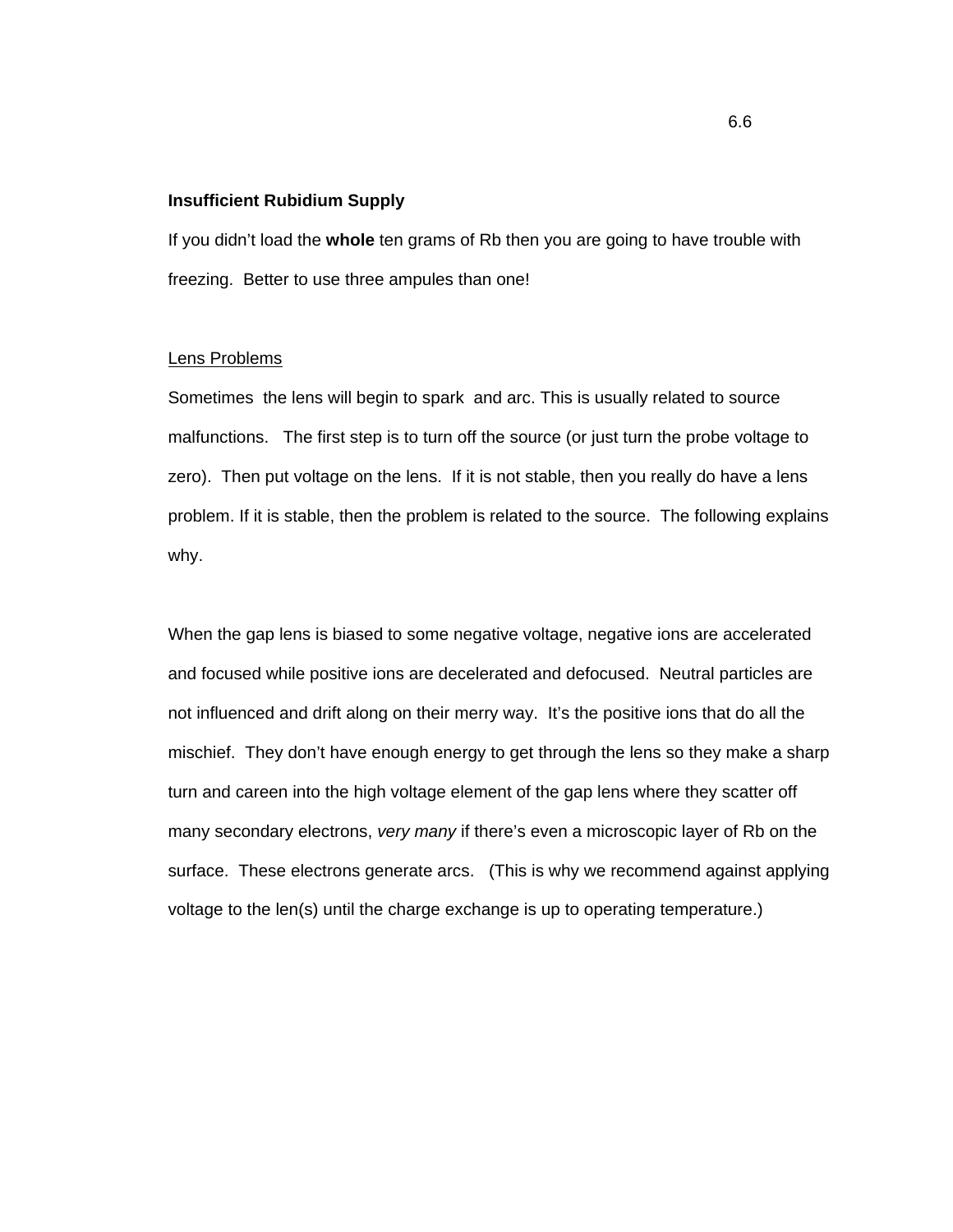When the charge exchange is working properly, the vast majority of the particles exiting the source are fast neutrals (100-200 particle microamps), but with a little luck there may be a few negative ions, too. But there will be very few positive ions (they have all been neutralized). If it is not working, you can be sure there is a hefty beam of positives pounding the lens and causing trouble. People frequently disbelieve that their lens problems are related to charge exchange, but this is usually the case. Refer to section on charge exchange problems.

Note: This is not to say that you should not clean the lens occasionally when convenient. Reach in and wipe the lens elements with a cloth moistened with *water* to remove Rb, then dry with a heat gun. This will help the lens behave under duress.

#### **When All Else Fails...**

Contact the factory, but before you do, write down **all** the symptoms and operating parameters such as: beam current (if any), probe voltage and current, magnet current, oven voltage, oven and chamber temperatures, lens voltage(s), relevant information related to the vacuum system, etc. Use the RF SOURCE DIAGNOSTICS form in the back of this manual. Also, we need to know if all the parts in your source were manufactured by NEC or if you have modified the source in any way.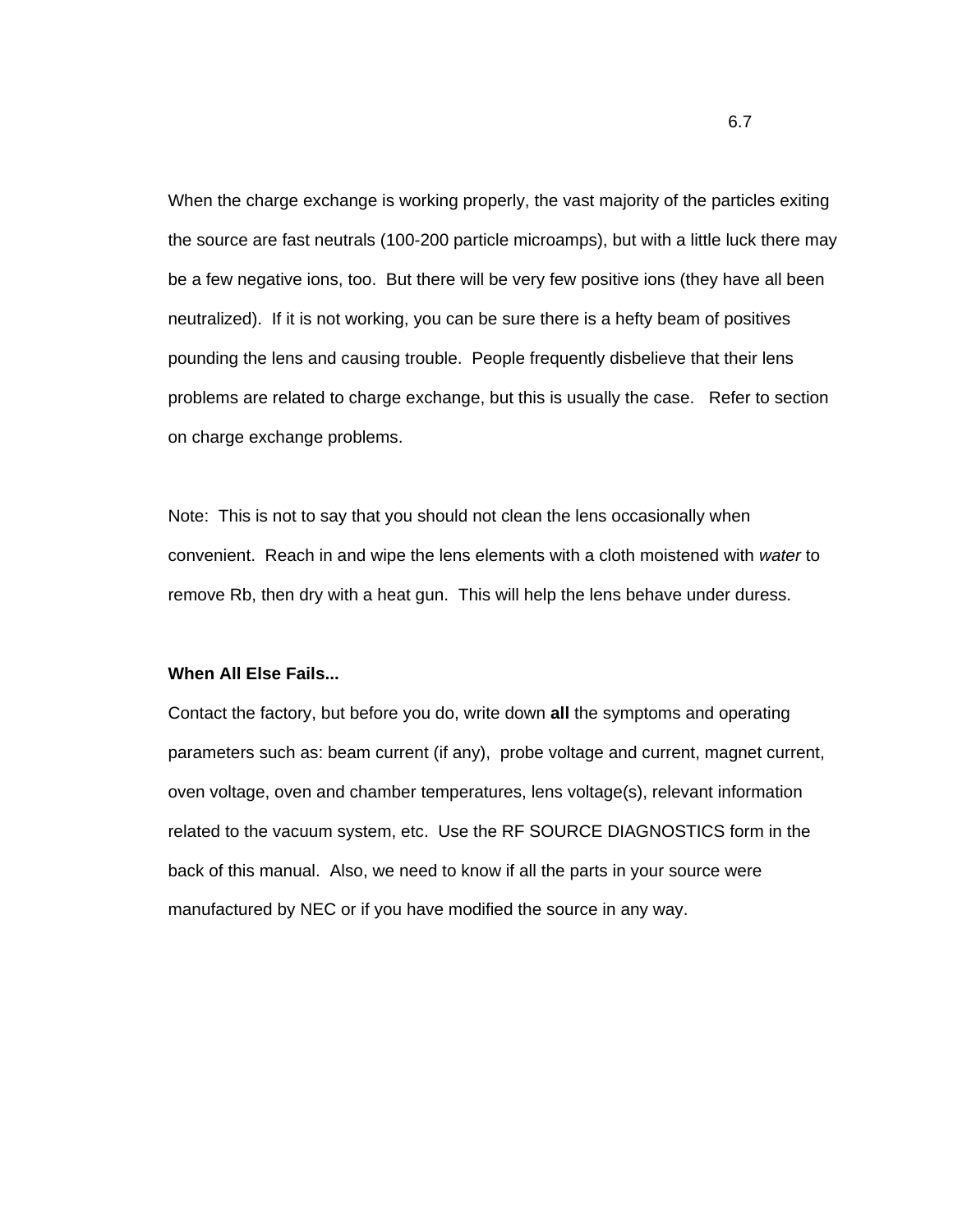## VII. **EXTRACTION CANAL AND INSULATOR FINE TUNING**

These comments pertain to the Ta canal used for He<sup>-</sup> beams, not the Al canal for H<sup>-</sup>.

Over the years some variation in beam output has been observed from one source to another despite their being of identical design. It was determined that the canal/insulator geometry contributes significantly to this variation. Though the stock parts are manufactured very carefully, and will easily produce He**-** beam currents of sufficient intensity for most applications, some post-production fine tuning can yield maximum currents when necessary.

The critical dimension of the canal/insulator geometry is between the end of the canal and its corresponding hole in the BN insulator. If the canal tip is slightly recessed, beam current will be adequate but not spectacular. If it projects too far beyond the edge of the hole the probe current will run away. The optimum geometry can be achieved using the procedure and small tools (provided) shown on drawing no. 2JS039680 in the back of this manual.

Successful execution of this procedure will yield He**-** current of 4 microamperes or more. One will also observe higher probe current.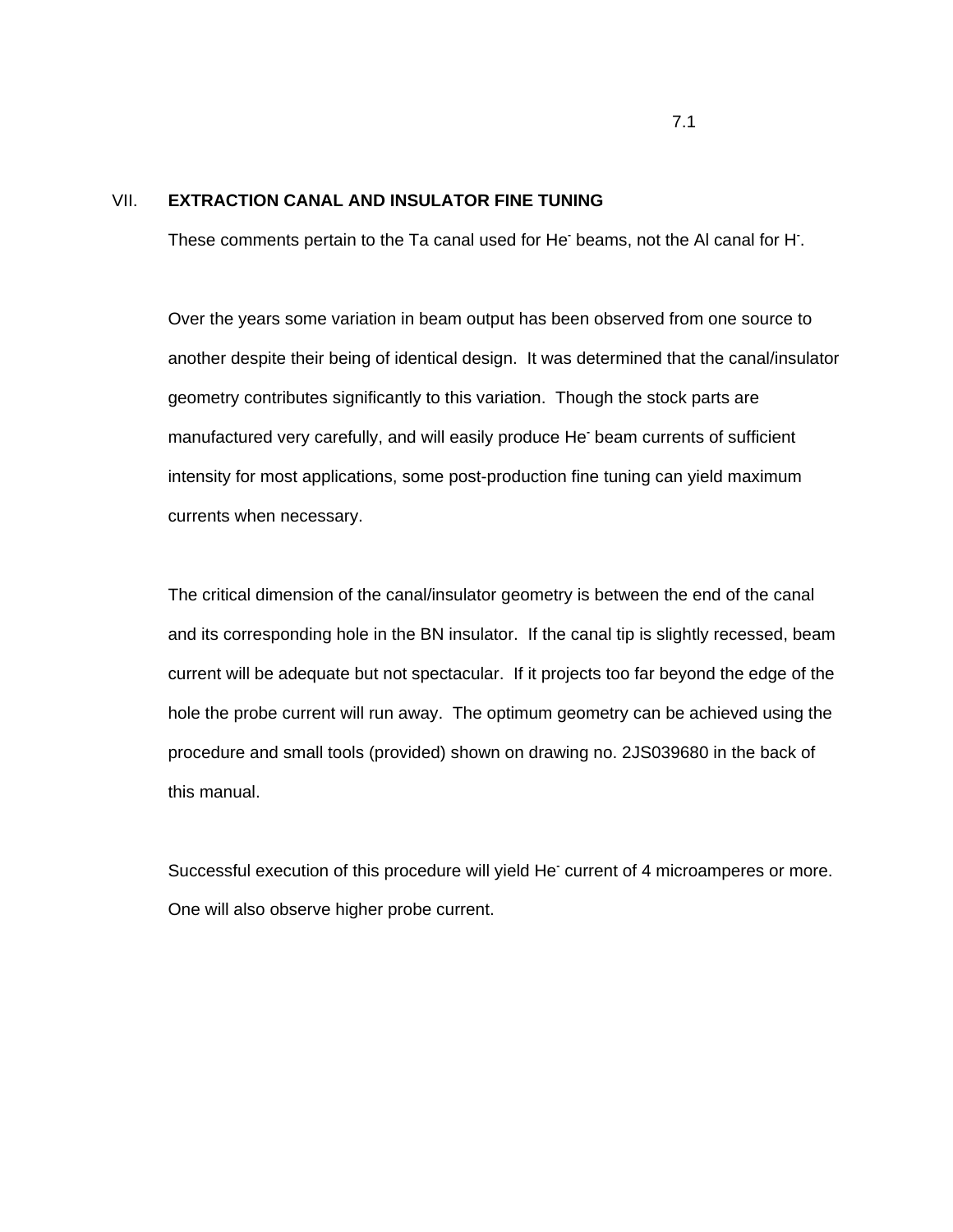## VII. **DOCUMENTATION:**

#### DRAWINGS AND SCHEMATICS

| <b>Aluminum Gasket Making Instructions</b>                      | Drawing No. 2GD059810                             |
|-----------------------------------------------------------------|---------------------------------------------------|
| <b>Gasket Securement Procedure for NEC Flanges</b>              | Drawing No. 2GS062350                             |
| RF Charge Exchange Source                                       | Drawing No. 2JA005110<br>Parts List No. 2JA005110 |
| <b>RF Source Shield - Assembly</b>                              | Drawing No. 2JA004530<br>Parts List No. 2JA004530 |
| <b>RF Source Schematic</b>                                      | Drawing No. 2JS002110                             |
| <b>Insulator Gapping Procedure for Alphatross</b><br>Ion Source | Drawing No. 2JS039680                             |

RF Source Diagnostics Form

### Article References

Charge Exchange Collision of Deuterium in a Rubidium Vapor Target, by R. J. Girnius, L. W. Anderson and E. Staab, Department of Physics, University of Wisconsin, Madison, Wisconsin.

Charge-Exchange Collisions Between Hydrogen Ions and Cesium Vapor in the Energy Range 0.5 - 20 keV, by A. S. Schalacter, P. J. Bjorkholm, D. H. Loyd, L. W. Anderson, and W. Haeberli, University of Wisconsin, Madison, Wisconsin.

Collisions of He<sup>+</sup> ions with a Rb Vapor Target, R. J. Girnius and L. W. Anderson, Department of Physics, University of Wisconsin, Madison, Wisconsin 53706, U.S.A.

Modified He Ion Source Using Cs Vapor Charge Exchange, Fred A. Rose, P. B. Tollefsrud, and H. T. Richards, University of Wisconsin, Madison, Wisconsin, (work supported in part by the U.S. Atomic Energy Commission).